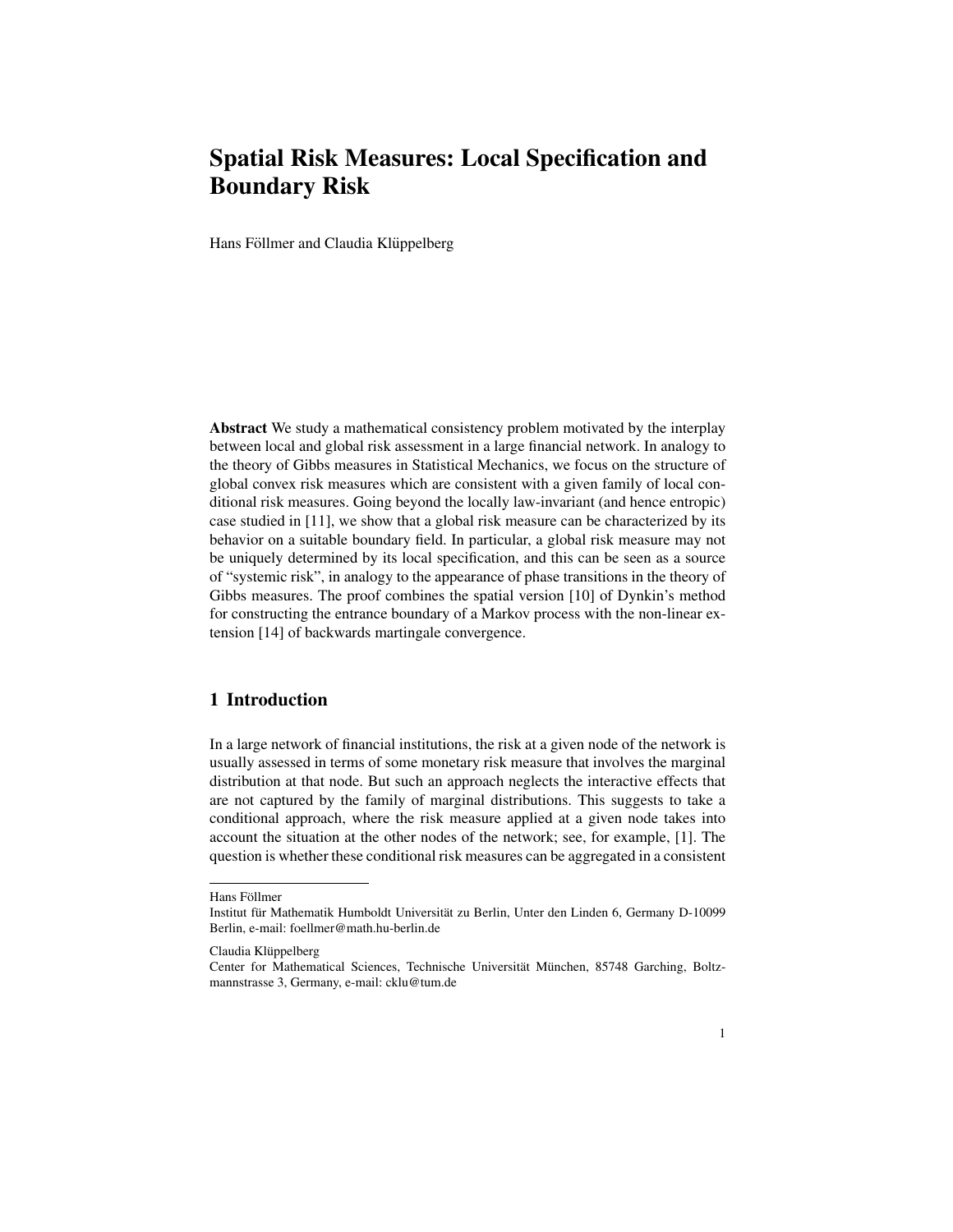manner to a global risk measure, and whether the global risk measure is uniquely determined by the local specification.

With this motivation in mind, we are going to focus on some of the purely mathematical problems which arise in such a spatial setting, and which can be viewed as non-linear analogues to some classical problems in the theory of Gibbs measures. In Dobrushin's probabilistic approach to the analysis of phase transitions in Statistical Mechanics, Gibbs measures are specified by a consistent family of local conditional probability distributions; cf. [6] or [18]. In an infinite spatial network, the global Gibbs measure may not be uniquely determined by the local specification. Nonuniqueness is interpreted as a phase transition, and in that case Gibbs measures can be described as mixtures of phases, defined as extreme points in the convex set of all Gibbs measures.

In analogy to Dobrushin's approach, we start with a given family  $(\rho_V)_{V \in \mathcal{V}}$  of local conditional risk measures indexed by the class  $\mathcal V$  of finite subsets of some infinite set of nodes. These conditional risk measures are convex, and they are assumed to be consistent in the usual sense, that is,  $\rho_W(-\rho_V) = \rho_W$  if  $V \subseteq W$ . Our aim is to clarify the structure of the set  $\mathcal R$  of global convex risk measures which are consistent with this local specification.

To this end, we assume that the local conditional risk measures  $\rho_V$  are absolutely continuous with respect to the local conditional probability distributions  $\pi_V$  in the local specification of a Gibbs measure. Under the stronger assumption of local law invariance, the conditional risk of a financial position *X* would only depend on the distribution of *X* under the conditional probability measure  $\pi_V$ . As shown in [11], the local risk measures must then be entropic, and the representation of global risk measures can be described in a rather explicit manner.

In this paper we go beyond the special case of local law invariance. But then the main difficulty consists in extending the local specification  $(\rho_V)_{V \in \mathcal{V}}$  to a sufficiently regular conditional risk measure with respect to the tail field. We solve this problem by combining two methods. On the one hand, we use the supermartingale properties implied by local consistency, and in particular the non-linear extension of backwards martingale convergence developed in [14]. On the other hand, we use Dynkin's method [8, 9] of constructing the entrance boundary of a Markov process, adapted to our spatial setting as in [10]. In this way, the set of phases can be described as a spatial "boundary", defined by a sub-σ-field *F*ˆ of the tail field. As our main result, we show that a sufficiently regular global risk measure  $\rho$  in  $\mathcal R$  is uniquely determined by its behavior on the boundary field  $\hat{\mathscr{F}}$ . In particular, we show that we have non-uniqueness of the global risk measure if the underlying probabilistic structure admits a phase transition. From a financial point of view, this can be viewed as one mathematical aspect of the much broader issue of "systemic risk".

The paper is organized as follows. In Section 2 we recall some basic facts from the theory of convex risk measures, and in particular the notion of a convex risk kernel introduced in [11]. In Section 3 we describe our spatial setting and the local specification of convex risk measures in terms of local risk kernels. The extension of this local specification to a sufficiently regular convex risk kernel with respect to the tail field is done in two steps. In Section 4 we use a straightforward definition of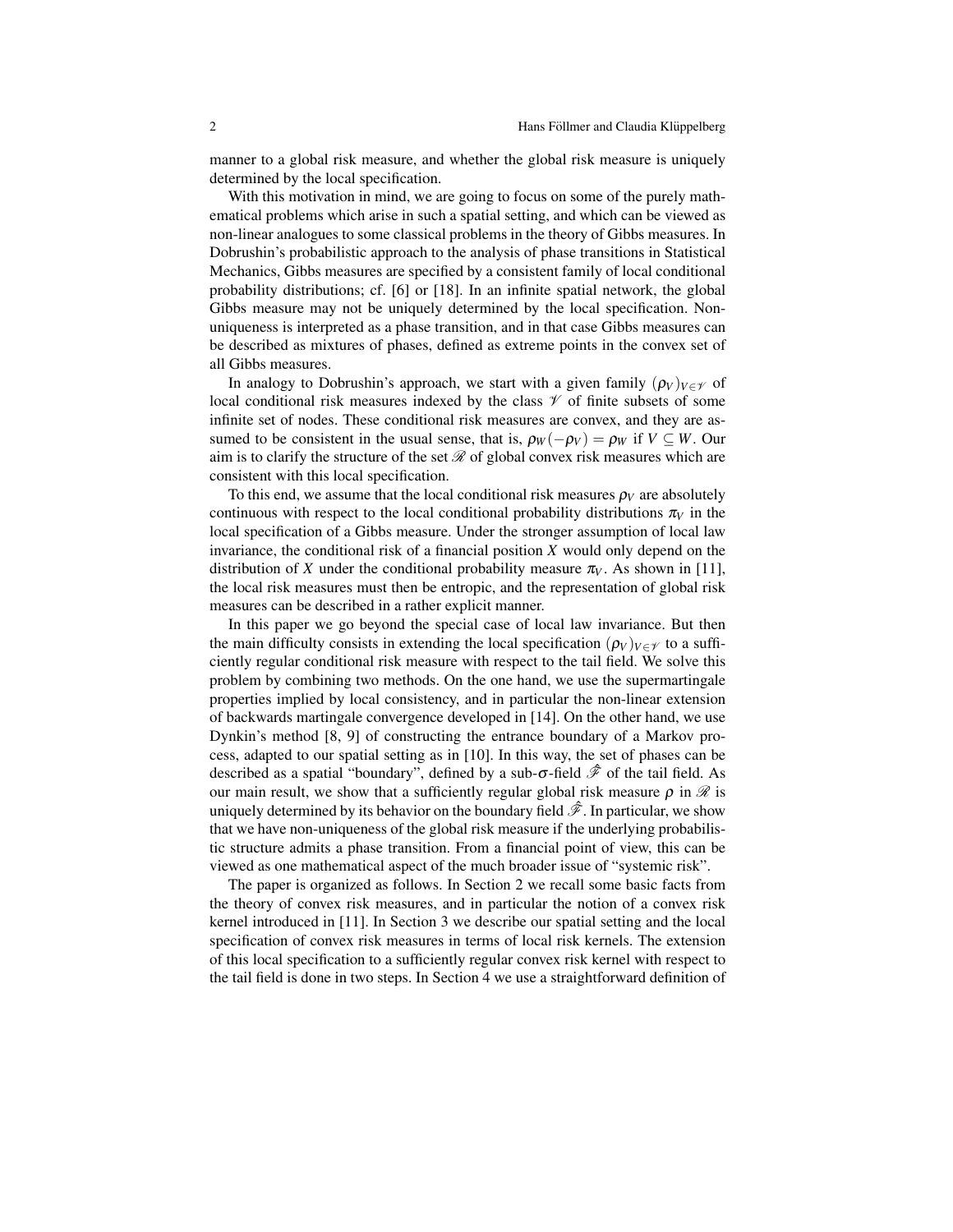a limiting kernel  $\rho_{\infty}$  and show that it has good properties with respect to any given Gibbs measure *P*. But this kernel does not behave well enough simultaneously for all such Gibbs measures. To overcome this difficulty, we introduce an additional regularization that involves Dynkin's boundary construction. This second step is carried out in Section 5, and the resulting risk kernel  $\hat{\rho}_{\infty}$  is shown to be the key to the structure of global risk measures.

### 2 Preliminaries on convex risk kernels

In this section we recall some basic definitions and facts from the theory of convex risk measures initiated in [2], [16], and [17], and also the notion of a convex risk kernel introduced in [11]. For more details see, for example, [12] and [15].

Let  $(\Omega, \mathcal{F})$  be a measurable space, and denote by  $M := M_b(\Omega, \mathcal{F})$  the space of all bounded measurable functions on  $(\Omega, \mathscr{F})$ . A real-valued functional  $\rho$  on *M* is called a *monetary risk measure* if it is *monotone*, i.e.,  $\rho(X) \geq \rho(Y)$  whenever  $X \leq Y$ , *cash-invariant*, i.e.,  $\rho(X + m) = \rho(X) - m$  for constants *m*, and *normalized*, i.e.,  $\rho(0) = 0$ . If a monetary risk measure  $\rho$  is also convex on *M*, then  $\rho$  will be called a *convex risk measure*. A convex risk measure is called *coherent* if it is also positively homogeneous, that is,  $\rho(\lambda X) = \lambda \rho(X)$  for any positive constant  $\lambda$ . We denote by  $\mathscr{A} := \{X \in M \mid \rho(X) \leq 0\}$  the *acceptance set* of  $\rho$ ; in the convex case the acceptance set is convex, in the coherent case a convex cone.

Typically, a convex risk measure has a *dual representation*

$$
\rho(X) = \sup_{Q \in \mathcal{Q}} (E_Q[-X] - \alpha(Q)), \tag{1}
$$

in terms of some set  $\mathscr Q$  of probability measures on  $(\Omega, \mathscr F)$  and some penalty function  $\alpha : \mathscr{Q} \to [0, \infty]$ . In this case, the representation also holds if we choose

$$
\alpha(Q) = \sup_{X \in \mathscr{A}} E_Q[-X],\tag{2}
$$

and this is the *minimal penalty function* such that (1) holds.

A necessary condition for (1) is the *Fatou property* of  $\rho$ , that is,

$$
\lim_{k \to \infty} X_k = X \quad \text{pointwise} \implies \rho(X) \le \liminf_{k \to \infty} \rho(X_k) \tag{3}
$$

for any uniformly bounded sequence  $(X_k)_{k=1,2,...}$  in *M*; cf. [15], Lemma 4.21. We say that  $\rho$  has the *Lebesgue property* if (3) is replaced by the stronger condition

$$
\lim_{k \to \infty} X_k = X \quad \text{pointwise} \implies \rho(X) = \lim_{k \to \infty} \rho(X_k). \tag{4}
$$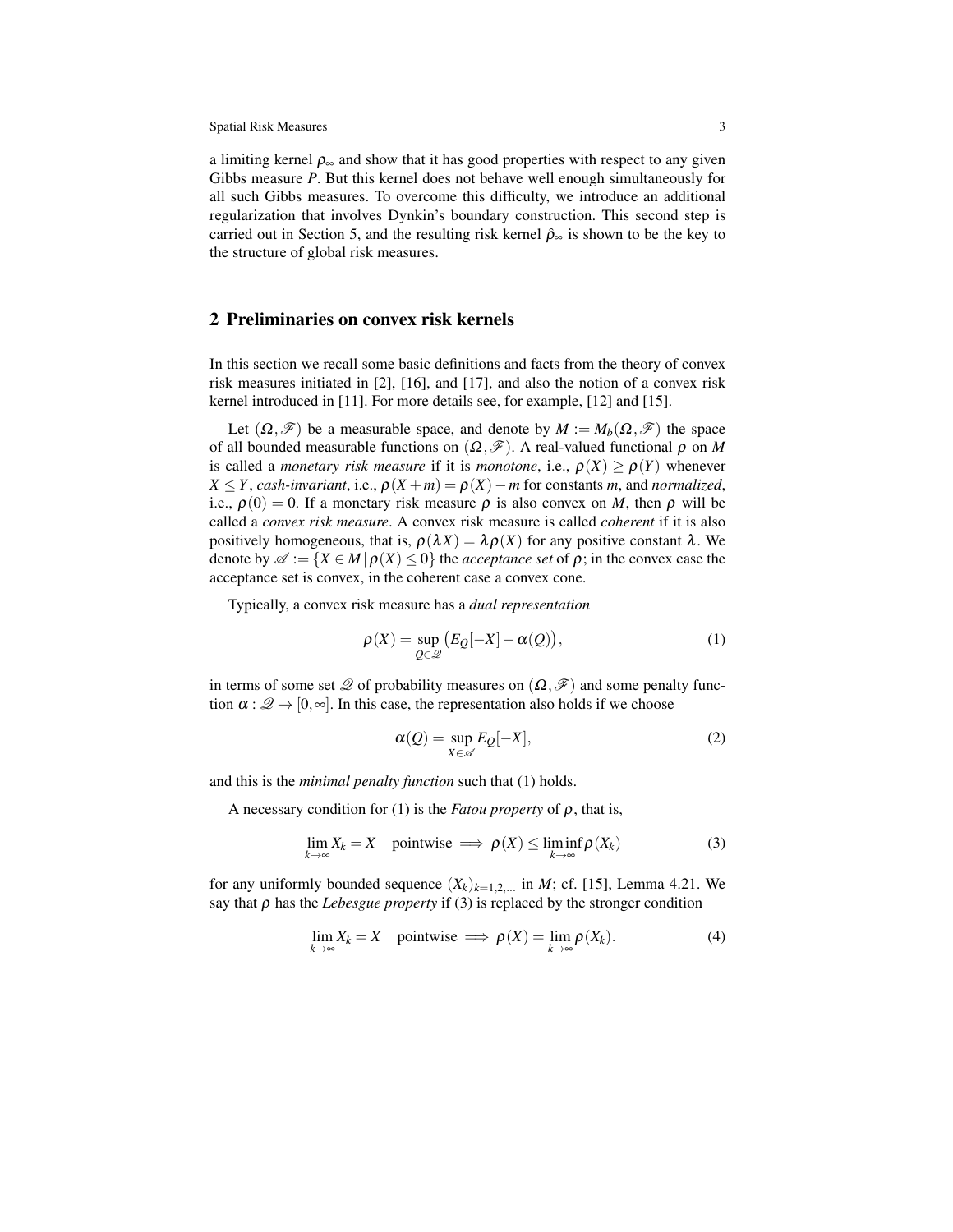This condition is sufficient for the dual representation of  $\rho$ , and it implies that the supremum in (1) is actually attained; cf. [15] Th. 4.22 and Exercise 4.22.

Now let *P* be a probability measure on  $(\Omega, \mathcal{F})$ .

**Definition 1.** If  $\rho$  is a monetary risk measure on *M* such that  $\rho(X) = \rho(Y)$  whenever  $X = Y$  *P*-almost surely, then we say that  $\rho$  is *absolutely continuous with respect to P*, and we write

$$
\rho \ll P.
$$

In this case,  $\rho$  can also be considered as a monetary risk measure on the Banach space  $L^{\infty}(\Omega, \mathcal{F}, P)$ . Such a risk measure is called *law-invariant with respect to P* if  $\rho(X) = \rho(Y)$  whenever *X* and *Y* have the same distribution under *P*.

If  $\rho \ll P$  then the Fatou property is both necessary and sufficient for the dual representation (1) of ρ, regarded as a convex risk measure on *L*∞(Ω*,F,P*). In this case we have  $0 \ll P$  for any *Q* such that  $\alpha(0) < \infty$ , and so we can restrict  $\mathscr Q$  to the class of probability measures which are absolutely continuous with respect to *P*; see Theorem 4.33 in [15]. If  $\rho$  satisfies the stronger Lebesgue property, then the supremum in (1) is actually attained by some  $Q \ll P$  depending on *X*; see Corollary 4.35 in [15], and also [5] for a converse result.

*Example 1.* Let *P* be a probability measure *P* on  $(\Omega, \mathcal{F})$ , and consider the *entropic risk measure e*<sub>β</sub> with parameter  $\beta \in [0, \infty)$ , defined by

$$
e_{\beta}(X) = \frac{1}{\beta} \log E_P[e^{-\beta X}];\tag{5}
$$

for  $\beta = 0$ , this will be interpreted as the limiting linear case

$$
e_0(\beta) := \lim_{\beta \downarrow 0} e_\beta(X) = E_P[-X].
$$
 (6)

An entropic risk measure is clearly convex and law-invariant. It has the Lebesgue property, and the minimal penalty function in its dual representation (1) is given by

$$
\alpha(Q) = \frac{1}{\beta} H(Q|P),
$$

where  $H(Q|P)$  denotes the *relative entropy* of *Q* with respect to *P*; for  $\beta = 0$  the penalty function is to be read as 0 if  $Q = P$  and as  $+\infty$  if not.

Let  $\mathscr{F}_0 \subseteq \mathscr{F}$  be a sub- $\sigma$ -field of  $\mathscr{F}$ , and denote by  $M_0$  the space of bounded measurable functions on  $(\Omega, \mathcal{F}_0)$ . Let us first recall the definition of a *stochastic kernel*  $\pi(\omega, d\eta)$  from  $(\Omega, \mathscr{F}_0)$  to  $(\Omega, \mathscr{F})$ : For any  $\omega \in \Omega$ ,  $\pi(\omega, \cdot)$  is a probability measure on  $(\Omega, \mathscr{F})$ , and for any  $A \in \mathscr{F}$ , the function  $\pi(\cdot, A)$  on  $\Omega$  is  $\mathscr{F}_0$ -measurable. For a probability measure *P* on  $(\Omega, \mathcal{F}_0)$  we denote by  $P\pi$  the probability measure on  $(\Omega, \mathscr{F})$  defined by  $P\pi[A] = \int \pi(\omega, A)P(d\omega)$ . The stochastic kernel will be called *regular* if  $\pi(\omega, \cdot) = \delta_{\omega}$  on  $\mathcal{F}_0$ . For two such kernels  $\pi_i$   $(i = 0, 1)$ , their composition  $\pi_0 \pi_1$  is defined as the stochastic kernel given by  $\pi_0 \pi_1(\omega, A) = \int \pi_1(\eta, A) \pi_0(\omega, d\eta)$ .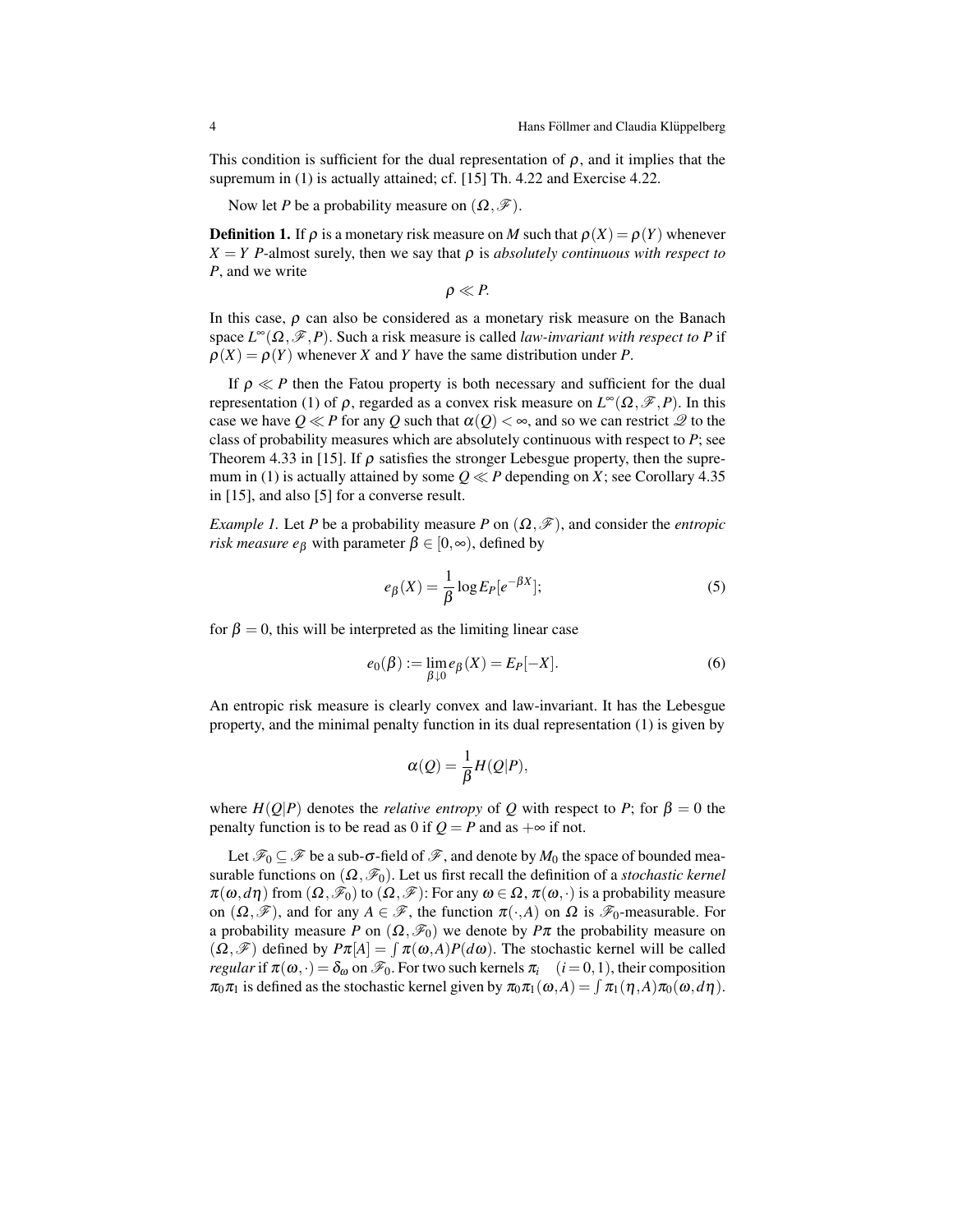Let us now extend the classical definition of a stochastic kernel in the following manner.

**Definition 2.** A *monetary risk kernel from*  $(\Omega, \mathcal{F}_0)$  *to*  $(\Omega, \mathcal{F})$  is a real-valued function  $\rho_0$  on  $\Omega \times M$  such that

i) for each  $\omega \in \Omega$ , the functional  $\rho_0(\omega, \cdot)$  is a monetary risk measure on *M*;

ii) for each  $X \in M$ , the function  $\rho_0(\cdot, X)$  belongs to  $M_0$ .

Such a monetary risk kernel  $\rho_0$  will be called *convex* if all risk measures  $\rho_0(\omega, \cdot)$ are convex. It will be called *regular* if

$$
\rho_0(\omega, f(X_0, X)) = \rho_0(\omega, f(X_0(\omega), X))
$$
\n(7)

for  $\omega \in \Omega$ ,  $X_0 \in M_0$ ,  $X \in M$ , and for any bounded measurable function f on  $R^2$ . We will say that the risk kernel  $\rho_0$  has the *Fatou property*, or the *Lebesgue property*, if condition (3) or condition (4) holds for each risk measure  $\rho_0(\omega, \cdot)$ .

Note that regularity of a monetary risk kernel  $\rho_0$  from  $(\Omega, \mathcal{F}_0)$  to  $(\Omega, \mathcal{F})$  implies the following *local property*:

$$
\rho_0(\omega, I_{A_0}X + I_{A_0^c}Y) = I_{A_0}(\omega)\rho_0(\omega, X) + I_{A_0^c}(\omega)\rho_0(\omega, Y)
$$
\n(8)

for  $\omega \in \Omega$ ,  $X, Y \in M$ , and any  $A_0 \in \mathcal{F}_0$ .

The composition  $\rho_0(-\rho_1)$  of two monetary risk kernels  $\rho_0$  and  $\rho_1$  is defined as the monetary risk kernel given by

$$
(\rho_0(-\rho_1))(\omega, X) := \rho_0(\omega, -\rho_1(\cdot, X)).
$$

If  $\rho_0$  and  $\rho_1$  are both convex, then their composition  $\rho_0(-\rho_1)$  is again convex.

If  $\rho_0$  is a regular convex risk kernel from  $(\Omega, \mathcal{F}_0)$  to  $(\Omega, \mathcal{F})$  such that the risk measures  $\rho_0(\omega, \cdot)$  satisfy the condition

$$
\rho_0(\omega,\cdot)\ll P-P-\text{a.s.},\tag{9}
$$

then it is easy to check that  $\rho_0$  can be regarded as a conditional convex risk measure in the usual sense, as specified by the following definition.

**Definition 3.** A map  $\rho_0$  from  $L^{\infty}(\Omega, \mathcal{F}, P)$  to  $L^{\infty}(\Omega, \mathcal{F}_0, P)$  is called a *conditional monetary risk measure with respect to*  $\mathcal{F}_0$  *and* P, if it satisfies the following three properties for any *X,Y* ∈ *L*<sup>∞</sup>( $\Omega$ *,* $\mathscr{F}$ *,P*):

i) *Monotonicity:*  $\rho_0(X) \ge \rho_0(Y)$  *P*-a.s. whenever  $X \le Y$  *P*-a.s.;

ii) *Conditional cash invariance:*  $\rho_0(X+m) = \rho_0(X) - m$  *P*-a.s. for all  $m \in L^{\infty}(\Omega, \mathcal{F}_0, P)$ ; iii) *Normalization:*  $\rho_0(0) = 0$  *P*-a.s..

Such a conditional risk measure  $\rho_0$  is called *convex* if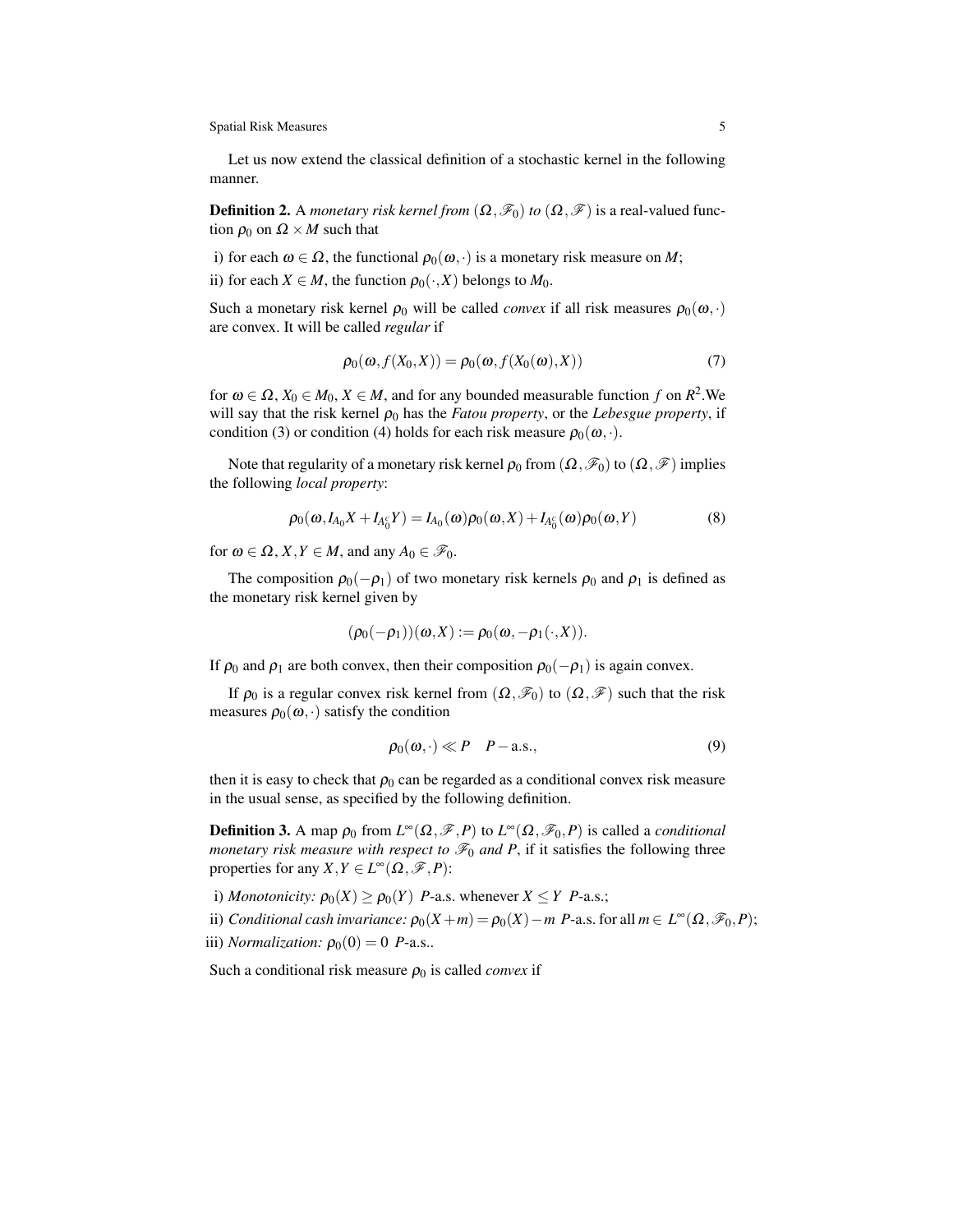$$
\rho_0(\lambda X + (1 - \lambda)Y) \leq \lambda \rho_0(X) + (1 - \lambda) \rho_0(Y) \quad P - a.s.
$$

for any  $\mathscr{F}_0$ -measurable function  $\lambda$  such that  $0 \leq \lambda \leq 1$  *P*-a.s.. It is said to have the *Fatou property* if

$$
\lim_{k \to \infty} X_k = X \ P - \text{a.s.} \implies \rho(X) \le \liminf_{k \to \infty} \rho(X_k) \ P - \text{a.s.}
$$

for any uniformly bounded sequence  $(X_k)_{k=1,2,...}$  in  $L^\infty(\Omega, \mathscr{F}, P)$ ; the *Lebesgue property* is defined in the same manner.

Note that the Fatou or the Lebesgue property of the risk measures  $\rho_0(\omega, \cdot)$  in (9) implies the corresponding property of  $\rho_0$ , regarded as a conditional risk measure with respect to *P*.

If a convex conditional risk measure  $\rho_0$  with respect to  $\mathcal{F}_0$  and *P* has the Fatou property, then it admits a conditional version of the dual representation (1). Denoting by

$$
\mathscr{A}_0 := \{ X \in L^\infty(\Omega, \mathscr{F}, P) \, | \, \rho_0(X) \leq 0 \, P-\text{a.s.} \}
$$

the *acceptance set* of  $\rho_0$ , the dual representation takes the form

$$
\rho_0(X) = \operatorname{ess\,sup}\left(E_Q[-X \,|\, \mathscr{F}_0] - \alpha_0(Q)\right),\tag{10}
$$

where the essential supremum is taken with respect to *P* and over all probability measures  $Q \ll P$  such that  $Q \approx P$  on the  $\sigma$ -field  $\mathcal{F}_0$ , and where the minimal penalty function is given by

$$
\alpha_0(Q) = \operatorname{ess\,sup}_{X \in \mathscr{A}_0} E_Q[-X \,|\, \mathscr{F}_0],\tag{11}
$$

see [7] or Theorem 11.2 in [16]. For a general  $0 \ll P$ , (11) is defined as an essential supremum under *Q*. But if *Q* satisfies the additional condition  $Q \approx P$  on  $\mathcal{F}_0$  as in (10), then it can as well be read as an essential supremum under *P*.

### 3 Local specification of spatial risk measures

Let *I* be a countable set of *sites*, and let *S* be some Polish state space with Borel σ– field  $\mathscr{S}$ . We assume that each site  $i \in I$  can be in some state  $s \in S$ , and we denote by  $\Omega = S^I$  the set of possible *configurations*  $\omega : I \to S$ . For any subset  $J \subseteq I$ , we denote by  $ω_J$  the restriction of  $ω$  to *J*, by  $\mathscr{F}_J$  the σ-field on  $Ω$  generated by the projection maps  $\omega \to \omega(i)$  for any  $i \in J$ , and we write  $\mathscr{F} = \mathscr{F}_I$ . A probability measure P on  $(\Omega, \mathscr{F})$  is also called a *random field*.

Let  $\mathcal V$  denote the class of non-empty finite subsets  $V \subseteq I$ . For a given set  $V \in \mathcal V$ , the  $\sigma$ -field  $\mathscr{F}_V$  describes what is observable on *V*, while  $\mathscr{F}_{V^c}$  describes the situation on  $V^c := I \setminus V$ , also called the *environment* of *V*.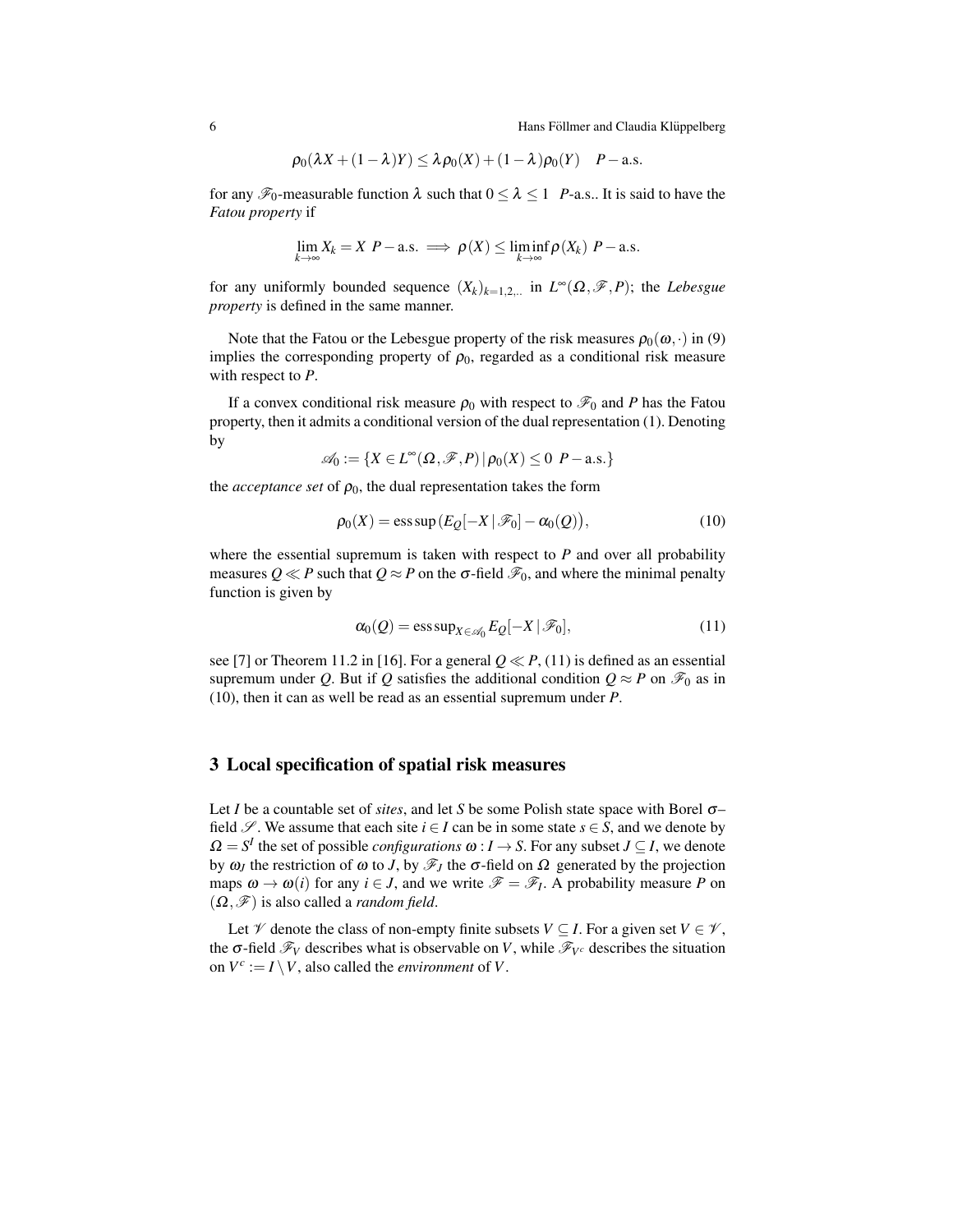**Definition 4.** A collection  $(\rho_V)_{V \in \mathcal{V}}$  of regular convex risk kernels  $\rho_V$  from  $(\Omega, \mathcal{F}_{V^c})$ to (Ω*,F*) is called a *local specification of a convex risk measure* if it satisfies the consistency condition

$$
\rho_W(-\rho_V) = \rho_W \tag{12}
$$

for any  $V, W \in \mathcal{V}$  such that  $V \subseteq W$ , and if each risk kernel  $\rho_V$  is regular in the sense of (7) and has the Fatou property.

From now on we fix a local specification  $(\rho_V)_{V \in \mathcal{V}}$  of a convex risk measure.

**Definition 5.** Let  $\mathcal{R}$  denote the set of all convex risk measures  $\rho$  on *M* which are consistent with the local specification  $(\rho_V)_{V \in \mathcal{V}}$ , that is,

$$
\rho(-\rho_V) = \rho \quad \text{ for any } V \in \mathscr{V}.
$$
 (13)

Our aim is to clarify the structure of the global risk measures in  $\mathcal{R}$ . At the general level of Definition 4 there is not much to be said. The situation becomes more transparent if we introduce an underlying probabilistic structure, described by the local specification of a random field; cf. [6] and [18].

**Definition 6.** A collection  $(\pi_V)_{V \in \mathcal{V}}$  of regular stochastic kernels  $\pi_V$  from  $(\Omega, \mathcal{F}_{V^c})$ to (Ω*,F*) is called a *local specification of a random field* if it satisfies the consistency condition

$$
\pi_W \pi_V = \pi_W \tag{14}
$$

for any  $V, W \in \mathcal{V}$  such that  $V \subseteq W$ .

**Definition 7.** We denote by  $\mathscr P$  the convex set of all random fields P which are consistent with this local specification in the sense that

$$
P\pi_V = P \quad \text{for any } V \in \mathcal{V}.
$$
 (15)

A random field  $P \in \mathcal{P}$  is also called a *Gibbs measure*. The case  $|\mathcal{P}| > 1$ , where the global random field is not uniquely determined by the local specification  $(\pi_V)_{V \in \mathcal{V}}$ , is often referred to as a *phase transition*.

For any  $V \in \mathcal{V}$ , the stochastic kernel  $\pi_V$  serves as a conditional probability distribution with respect to  $\mathscr{F}_{V^c}$  which is common to all probability measures  $P \in \mathscr{P}$ , and so we can write

$$
E_P[f|\mathscr{F}_{V^c}](\omega) = \int f(\eta)\pi_V(\omega, d\eta)
$$
 (16)

for any  $P \in \mathcal{P}$  and any measurable function  $f \geq 0$  on  $(\Omega, \mathcal{F})$ .

Let us now fix a local specification  $(\pi_V)_{V \in \mathcal{V}}$  of a random field such that

$$
\mathscr{P} \neq \mathbf{0}.\tag{17}
$$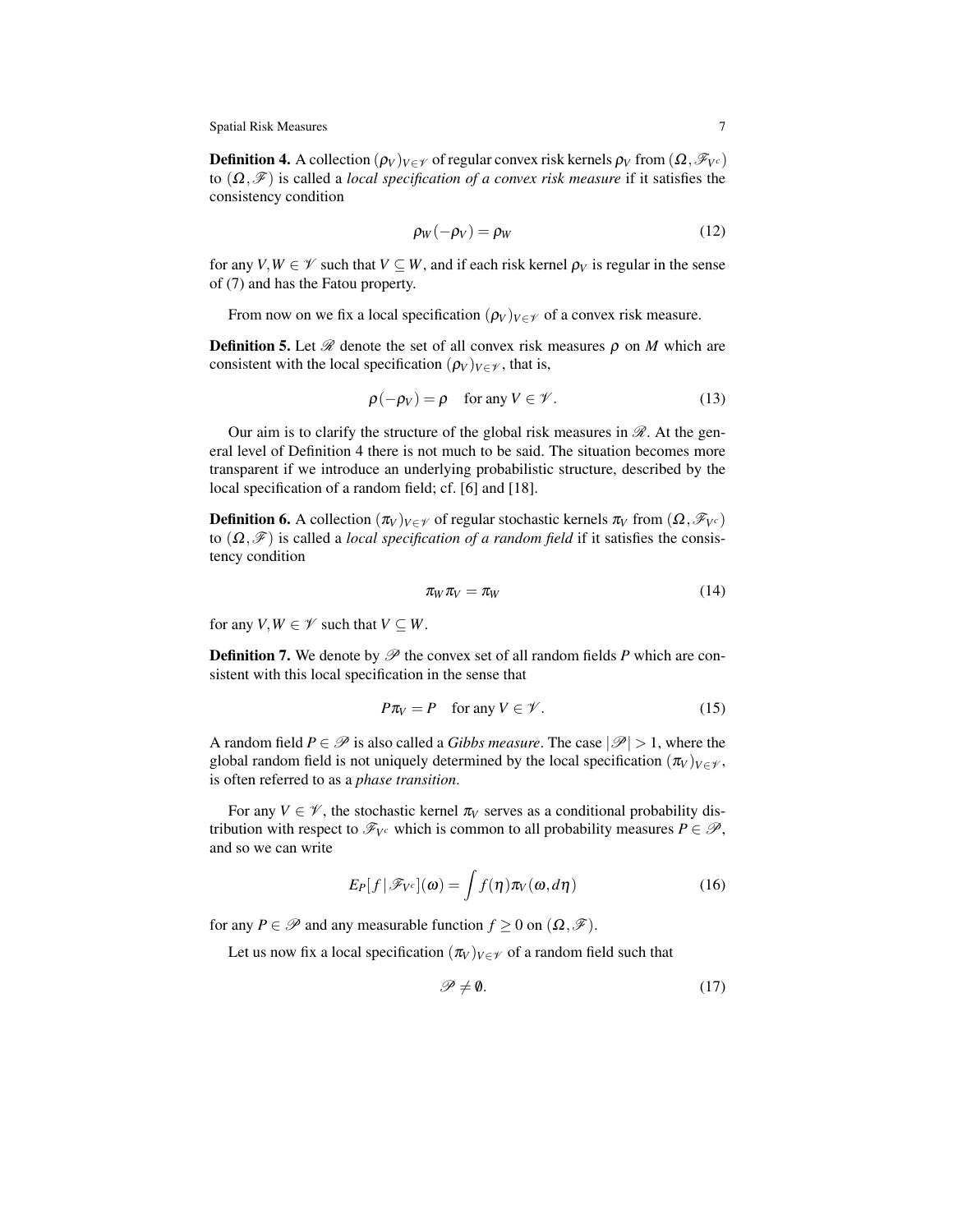We connect our local specification  $(\rho_V)_{V \in \mathcal{V}}$  of a convex risk measure with the local specification  $(\pi_V)_{V \in \mathcal{V}}$  by the following assumption:

**Assumption 1.** For any  $\omega \in \Omega$  and any  $V \in \mathcal{V}$ , the convex risk measure  $\rho_V(\omega, \cdot)$ has the following two properties:

- i)  $\rho_V(\omega, \cdot) \ll \pi_V(\omega, \cdot)$
- ii) If *X* is acceptable for  $\rho_V(\omega, \cdot)$  then the expected loss under the measure  $\pi_V(\omega, \cdot)$ is uniformly bounded from above, i.e., there is a constant  $c \geq 0$  such that

$$
\rho_V(\omega, X) \le 0 \Longrightarrow \int (-X)(\eta) \pi_V(\omega, d\eta) \le c. \tag{18}
$$

*Remark 1.* The local specification  $(\rho_V)_{V \in \mathcal{V}}$  is called *law-invariant* if Assumption 1(i) is replaced by the much stronger assumption that each convex risk measure  $\rho_V(\omega, \cdot)$  is law-invariant with respect to the probability measure  $\pi_V(\omega, \cdot)$ . This implies

$$
\rho_V(\omega, X) \ge \int (-X)(\eta) \pi_V(\omega, d\eta)
$$

for any  $X \in M$ , and so condition (18) is satisfied with  $c = 0$ ; see Corollary 4.65 in [16]. Actually much more is true: Under mild regularity conditions, local law invariance together with consistency of the family  $(\rho_V)_{V \in \mathcal{V}}$  implies that the risk measures  $\rho_V(\omega, \cdot)$  must be *entropic*; see [10] and also [19]. More precisely, the risk kernel  $\rho_V$  takes the form

$$
\rho_V(\omega, X) = \frac{1}{\beta_\infty(\omega)} \log \int e^{-\beta_\infty(\omega)X(\eta)} \pi_V(\omega, d\eta)
$$
 (19)

with  $\beta_{\infty}(\omega) \in [0,\infty)$ , as in Example 1. Due to consistency, the parameter  $\beta_{\infty}(\omega)$ does not depend on *V*, and this implies that the function  $\beta_{\infty}(\cdot)$  is measurable with respect to the tail field  $\mathcal{F}_{\infty}$  introduced in Section 4 below; see [10] for more details.

**Lemma 1.** *For any*  $P \in \mathcal{P}$ *, the risk kernel*  $\rho_V$  *can be regarded as a conditional risk measure*

$$
\rho_V: L^{\infty}(\Omega, \mathscr{F}, P) \to L^{\infty}(\Omega, \mathscr{F}_{V^c}, P),
$$

*and this conditional risk measure has the Fatou property with respect to P.*

*Proof.* Take *X* and *Y* in *M* such that  $X = Y$  *P*-a.s.. We have to show that  $\rho_V(\cdot, X) =$  $\rho_V(\cdot, Y)$  *P*-a.s.. Indeed, the consistency condition  $P = P \pi_V$  implies  $\pi_V(\cdot, X) =$  $\pi_V(\cdot, Y)$  *P*-a.s., hence  $\rho_V(\cdot, X) = \rho_V(\cdot, Y)$  *P*-a.s. due to part i) of our Assumption 1. The Fatou property of the conditional risk measure with respect to *P* follows from the Fatou property of the risk kernel  $\rho_V$ .  $\Box$ 

We now take a closer look at our consistency condition (12). For a given probability measure  $P \in \mathcal{P}$ , this can be read as a consistency condition for two conditional risk measures with respect to *P*, as shown by Lemma 1. As such, it can be characterized at the level of the corresponding acceptance sets and also at the level of penalty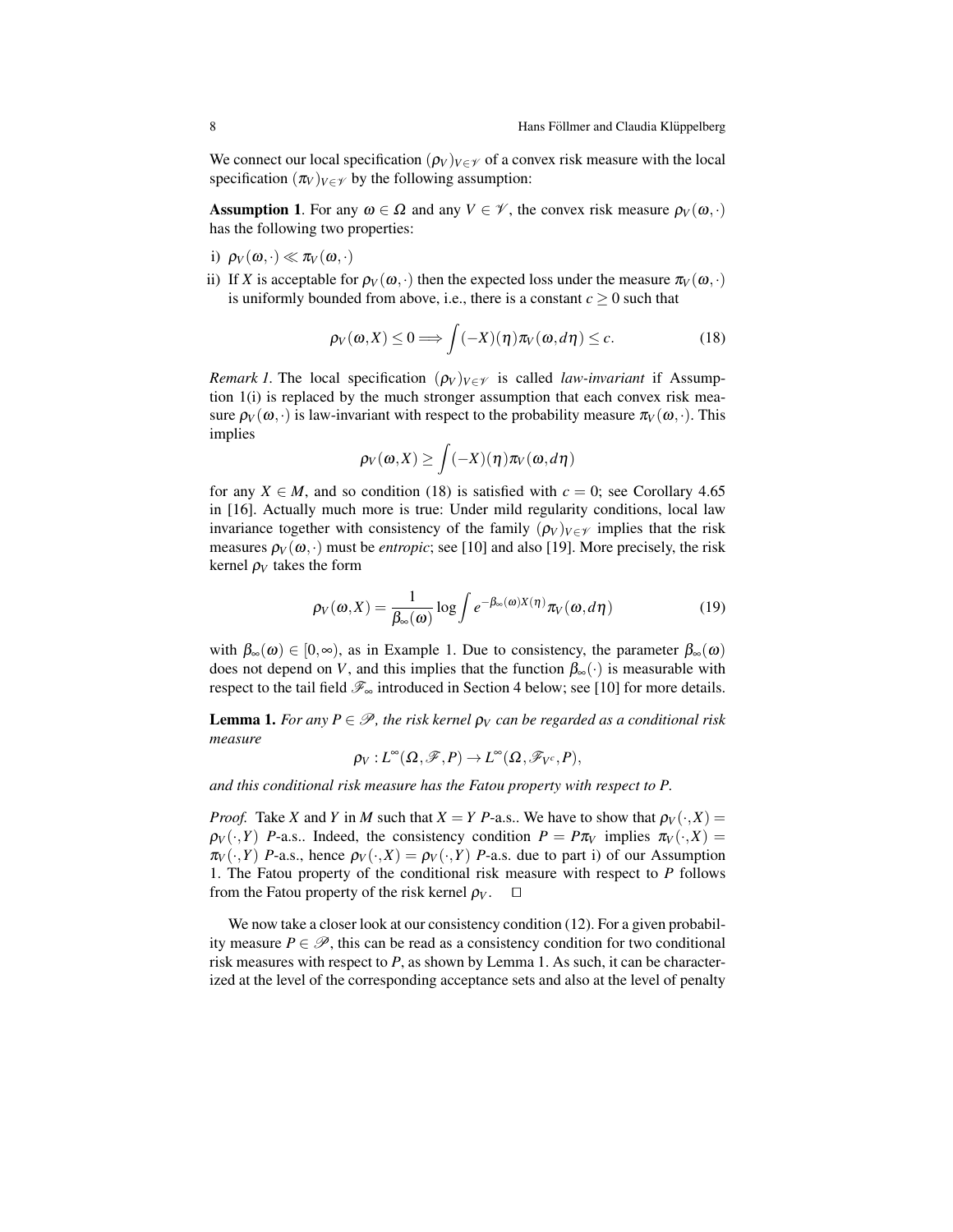functions; see, for example, [4] and [13]. For our purposes, however, we will need an alternative characterization in terms of the following supermartingale property; see [13] and Theorem 2 in [3].

**Proposition 1.** *For any*  $P \in \mathcal{P}$  *and any*  $V, W \in \mathcal{V}$  *such that*  $V \subseteq W$ *, the consistency condition*  $\rho_W(-\rho_V) = \rho_W$  *yields the supermartingale inequality* 

$$
\rho_W(X) + \alpha_W(Q) \ge E_Q[\rho_V(X) + \alpha_V(Q) | \mathscr{F}_{W^c}] \quad P-\text{a.s.}
$$
 (20)

*for any*  $X \in L^{\infty}(\Omega, \mathcal{F}, P)$  *and any probability measure*  $Q \ll P$ .

## 4 Passing to the tail field

Our aim is to clarify the structure of the class  $\mathscr R$  of global convex risk measures which are consistent with our local specification  $(\rho_V)_{V \in \mathcal{V}}$ , in analogy to the classical analysis of the class  $P$  of global random fields which are consistent with the local specification  $(\pi_V)_{V \in \mathcal{V}}$ .

This problem is trivial if *I* is finite: In this case we have  $I \in \mathcal{V}$  and  $\mathcal{F}_{I^c} = \{0, \Omega\}$ , and so  $\rho_I(\omega, \cdot)$  does not depend on  $\omega$ . Thus there is exactly one risk measure  $\rho \in \mathcal{R}$ , namely  $\rho = \rho_I$ .

From now we assume  $|I| = \infty$ , and so  $(\Omega, \mathcal{F})$  is an infinite product space. Here we will proceed in two steps. In this section we are going to extend the local specification  $(\rho_V)_{V \in \mathcal{V}}$  in a consistent manner to a risk kernel  $\rho_{\infty}$  with respect to the *tail field*

$$
\mathscr{F}_{\infty} := \bigcap_{V \in \mathscr{V}} \mathscr{F}_{V^c},
$$

and we shall describe the properties of  $\rho_{\infty}$  as a conditional risk measure with respect to any given measure  $P \in \mathcal{P}$ . The second step will be done in the next section. It involves a regularization of the initial kernel  $\rho_{\infty}$ , and this will be the key to the structure of global risk measures.

Let us fix a sequence  $(V_n) \subseteq V$  increasing to *I*, and let us use the notation

$$
\rho_n:=\rho_{V_n}, \quad n=1,2,\ldots
$$

for the corresponding sequence of convex risk kernels. Now consider the risk kernel  $\rho_{\infty}$  defined by

$$
\rho_{\infty}(\omega, X) := \limsup_{n \to \infty} \rho_n(\omega, X) \tag{21}
$$

for any  $X \in M$  and any  $\omega \in \Omega$ . We denote by

$$
M_\infty:=M_b(\Omega,\mathscr{F}_\infty)
$$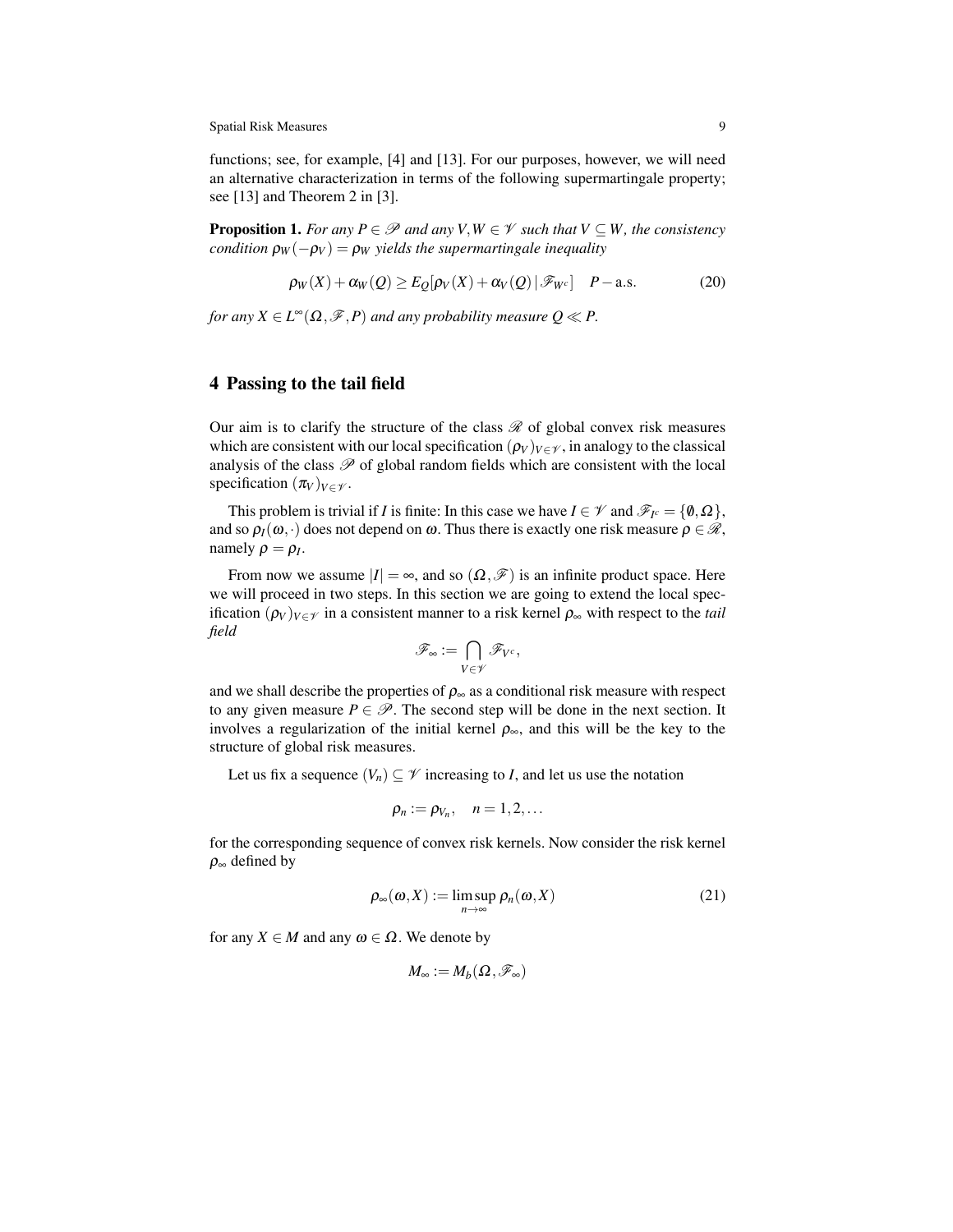the space of all bounded measurable functions on  $(\Omega, \mathscr{F}_\infty)$ . For any  $X \in M$ , the function  $\rho_{\infty}(\cdot,X)$  belongs to  $M_{\infty}$ , since it is bounded by ||X|| and clearly measurable with respect to the tail field *F*∞.

**Lemma 2.** *The functional*  $\rho_{\infty}: M \to M_{\infty}$  *defined by (21) is a regular convex risk kernel from*  $(\Omega, \mathcal{F}_\infty)$  *to*  $(\Omega, \mathcal{F})$ *, and it satisfies the consistency condition* 

$$
\rho_{\infty}(-\rho_V) = \rho_{\infty} \tag{22}
$$

*for any*  $V \in \mathcal{V}$ *.* 

*Proof.* For any  $\omega \in \Omega$ , the functional  $\rho_{\infty}(\omega, \cdot)$  on *M* inherits from the sequence  $(\rho_n)$  the properties of a convex risk measure and also the regularity property (7). Moreover, we have

$$
\rho_{\infty}(-\rho_V(X)) = \limsup_{n \to \infty} \rho_n(-\rho_V(X)) = \limsup_{n \to \infty} \rho_n(X) = \rho_{\infty}(X)
$$

for any  $V \in \mathcal{V}$ , since  $\rho_n(-\rho_V(X)) = \rho_n(X)$  as soon as  $V \subset V_n$ , due to the consistency condition (12).  $\Box$ 

For the rest of this section we fix a probability measure  $P \in \mathcal{P}$ . We are going to show that the limit superior in (21) is *P*-almost surely a limit, and that  $\rho_{\infty}$  has good properties as a conditional risk measure with respect to *P*.

Lemma 1 shows that each risk kernel  $\rho_n$  can be regarded as a conditional risk measure under *P* with respect to  $\mathscr{F}_{V_n^c}$ , and that it has the Fatou property with respect to *P*. We denote by

$$
\mathscr{A}_n(P) := \{ X \in L^{\infty}(\Omega, \mathscr{F}, P) | \rho_n(X) \leq 0 \; P-\text{a.s.} \}
$$

its acceptance set and by

$$
\alpha_n(Q)=\operatorname{ess\,sup}_{X\in\mathscr{A}_n(P)}E_Q[-X|\mathscr{F}_{V_n^c}].
$$

its penalty function. It follows that  $\rho_n$  admits the dual representation

$$
\rho_n(X) = \operatorname{ess\,sup}\bigl(E_Q[-X|\mathscr{F}_{V_n^c}] - \alpha_n(Q)\bigr),\tag{23}
$$

where the essential supremum is taken over all  $Q \ll P$  such that  $Q \approx P$  on  $\mathscr{F}_{V_n^c}.$  Let us also introduce the set

$$
\mathscr{Q}(P):=\{Q\in \mathscr{M}_1(P)| Q=P \text{ on } \mathscr{F}_\infty, \ \sup_n \mathrm{E}_Q[\alpha_n(Q)] < \infty\}.
$$

As we shall see in the proof of the following Proposition, we have  $P \in \mathcal{Q}(P)$ , hence  $\mathscr{Q}(P) \neq \emptyset$ .

**Lemma 3.** For any  $Q \in \mathcal{Q}(P)$ , the limit

$$
\alpha_{\infty}(Q) = \lim_{n \to \infty} \alpha_n(Q) \tag{24}
$$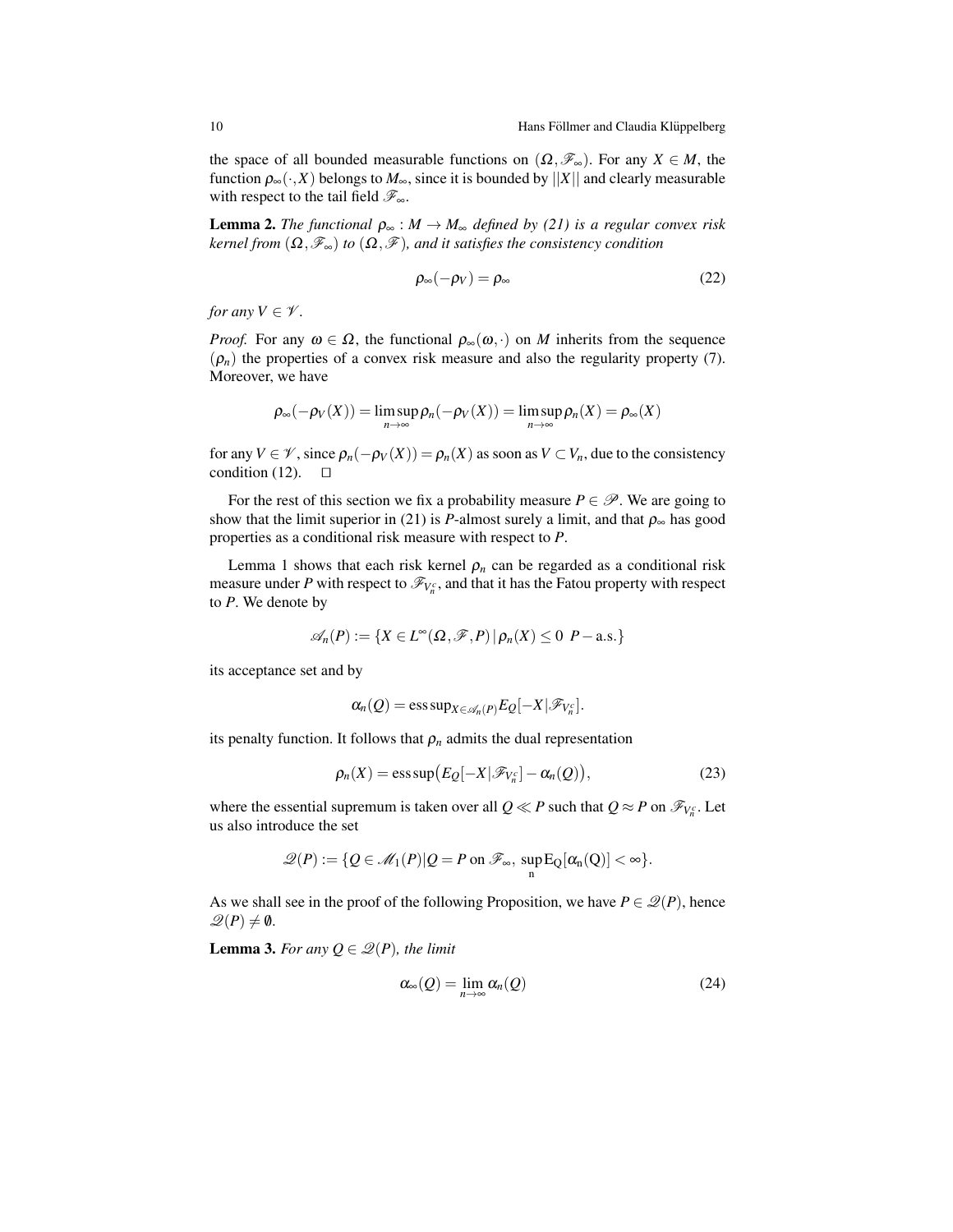*exists P-a.s. and satisfies*

$$
E_P[\alpha_\infty(Q)] < \infty. \tag{25}
$$

*Proof.* Take  $Q \in \mathcal{Q}(P)$ . Applying Proposition 1 for  $X = 0$ , we see that the consistency condition  $\rho_{n+1} = \rho_{n+1}(-\rho_n)$  implies the backwards supermartingale inequality

$$
\alpha_{n+1}(Q) \geq E_Q[\alpha_n(Q)|\mathscr{F}_{V_n^c}], \qquad n=1,2,\ldots
$$

with respect to the decreasing  $\sigma$ -fields  $(\mathscr{F}_{V_n^c})_{n=1,2...}$ . Since  $Q \in \mathscr{Q}(P)$ , it follows that  $(\alpha_n(Q))_{n=1,2...}$  is a non-negative backwards supermartingale under Q which is bounded in  $L^1(Q)$ . It is thus convergent, Q-a.s. and in  $L^1(Q)$ , to a finite limit  $\alpha_\infty(Q)$ such that

$$
E_{Q}[\alpha_{\infty}(Q)] = \lim_{n \to \infty} E_{Q}[\alpha_{n}(Q)] < \infty.
$$

This implies (25) and also the *P*-almost sure convergence in (24), since  $Q = P$  on *F*<sub>∞</sub>.  $□$ 

Combining Lemma 3 with the supermartingale inequality (20), we obtain the first part of the following Proposition. The second part will follow by applying the results in [14] on the behavior of consistent conditional risk measures along decreasing  $\sigma$ fields.

Proposition 2. *We have*

$$
\rho_{\infty}(\cdot,X)=\lim_{n\to\infty}\rho_n(\cdot,X)\quad P-\text{a.s.}
$$

*for any X* ∈ *M, and the kernel* ρ<sup>∞</sup> *defines a conditional convex risk measure*

$$
\rho_{\infty}: L^{\infty}(\Omega, \mathscr{F}, P) \to L^{\infty}(\Omega, \mathscr{F}_{\infty}, P) \tag{26}
$$

*under P with respect to the tail-field F*∞*. This conditional risk measure has the Fatou property, and its dual representation is given by*

$$
\rho_{\infty}(X) = \operatorname{ess\,sup}_{Q \in \mathscr{Q}_P} (E_Q[-X|\mathscr{F}_{-\infty}] - \alpha_{\infty}(Q)), \quad X \in M,
$$
 (27)

*where*  $α_∞(Q)$  *is given by (24). Moreover,*  $α_∞$  *coincides with the minimal penalty function of* ρ∞*, i.e.,*

$$
\alpha_{\infty}(Q) = \operatorname{ess\,sup}_{X \in \mathscr{A}_{\infty}(P)} E_Q[-X|\mathscr{F}_{\infty}] \tag{28}
$$

*for any*  $Q \in \mathcal{Q}(P)$ *, where* 

*.*

$$
\mathscr{A}_{\infty}(P):=\{X\in L^{\infty}(\Omega,\mathscr{F},P)\,|\,\rho_{\infty}(X)\leq 0\ \, P-\text{a.s.}\}.
$$

*Proof.* 1) Take any  $X \in M$  and consider the process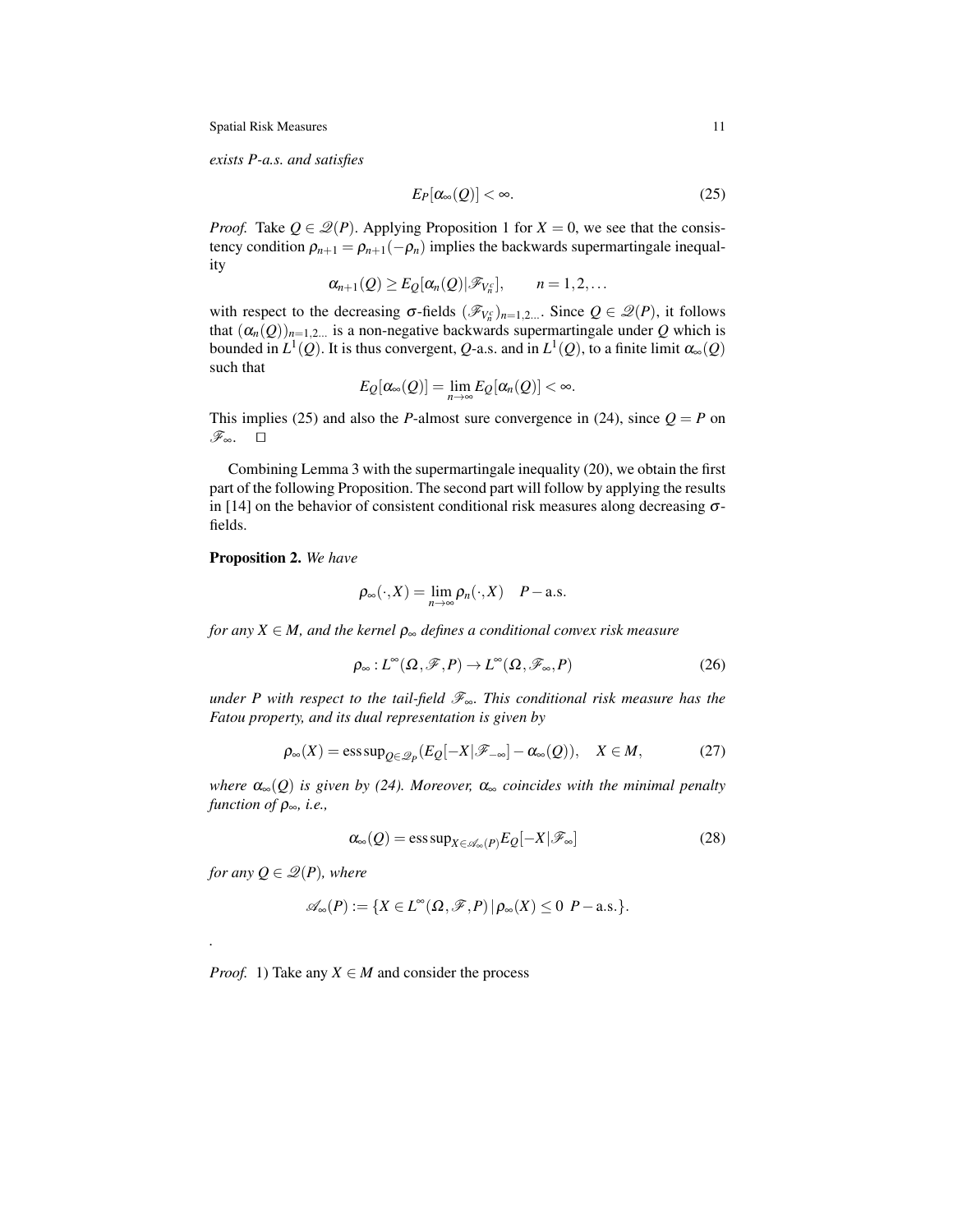12 **Hans Föllmer and Claudia Klüppelberg** ¨

$$
S_n(P,X)=\rho_n(X)+\alpha_n(P), \qquad n=1,2,\ldots.
$$

This process is bounded from below by  $-||X||$ , and the consistency condition  $\rho_{n+1} = \rho_{n+1}(-\rho_n)$  implies the backward supermartingale inequality

$$
S_{n+1}(P,X)\geq E_P[S_n(P,X))\,|\mathscr{F}_{V_n^c}];
$$

see Proposition 1 for  $Q = P$ .

2) Take any  $X \in \mathcal{A}_n(P)$ . Since  $\rho_n(\cdot, X) \leq 0$  *P*-a.s., we have

$$
\rho_n(\cdot,X)\leq 0\qquad \pi_n(\boldsymbol{\omega},\cdot)-\text{a.s.}
$$

for *P*-almost all  $\omega$ . Using (16) and our assumption (18), this implies

$$
E_P[-X\,|\mathscr{F}_{V_n^c}](\boldsymbol{\omega})=\int (-X)(\boldsymbol{\eta})\pi_n(\boldsymbol{\omega},d\boldsymbol{\eta})\leq c
$$

for *P*-almost all  $\omega$ . In view of (11), this yields the estimate

$$
\alpha_n(P) \leq c \qquad P-\text{a.s.}.
$$

This bound is valid for any *n*, and so we have  $P \in \mathcal{Q}(P)$ .

3) Since  $P \in \mathcal{Q}(P)$ , the process  $(S_n(P,X))_{n=1,2,...}$  is a backwards supermartingale with respect to *P* and bounded in  $L^1(P)$ , hence convergent *P*-a.s. to some finite limit  $S_{\infty}(P,X)$ . Combined with Lemma 3, this yields *P*-almost sure convergence of the sequence

$$
\rho_n(X)=S_n(P,X)+\alpha_n(P), \qquad n=1,2,\ldots
$$

to  $\rho_{\infty}(X)$  and the equality

$$
\rho_{\infty}(X) = S_{\infty}(P,X) + \alpha_{\infty}(P) \quad P - \text{a.s.}.
$$

4) Since the backwards supermartingale  $(\alpha_n(P))_{n=1,2,...}$  is bounded in  $L^1(P)$ , we can now apply the results of [14] on the limiting behavior of consistent conditional risk measures along decreasing  $\sigma$ -fields under a fixed reference measure *P*. Lemma 2 in [14] shows that  $\rho_{\infty}$  has the Fatou property under *P*, and Theorem 4 in [14] yields the dual representation (27) and the identification of  $\alpha_{\infty}$  as the minimal penalty function of  $\rho_{\infty}$ .  $\Box$ 

### 5 Dynkin boundary and boundary risk

In this section we are going to modify the risk kernel  $\rho_{\infty}$  in such a way, that the resulting kernel  $\hat{\rho}_{\infty}$  has good properties in terms of the class  $\mathscr{P}$  of Gibbs measures. To this end, we use a method developed by E.B. Dynkin [8] for the construction of the entrance boundary of a Markov process, as it was applied in [10] to the integral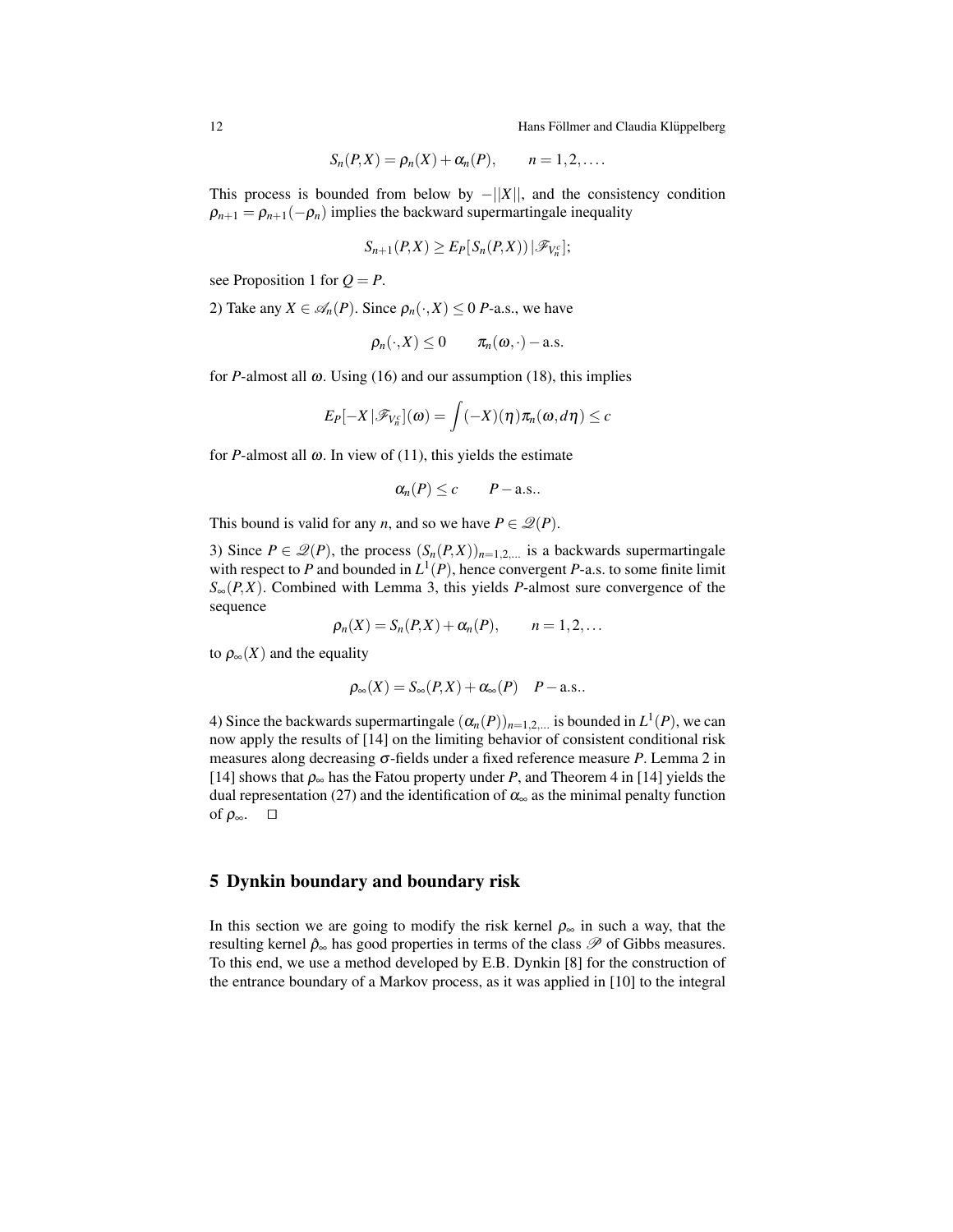representation of the class  $\mathscr{P}$ . This involves an extension of the local specification  $(\pi_V)_{V \in \mathcal{V}}$  to a conditional probability distribution  $\pi_{\infty}$  with respect to the tail field  $\mathscr{F}_{\infty}$  which is common to all probability measures *P* ∈  $\mathscr{P}$ . The following Proposition summarizes the results of [8, 9] and [10] which are relevant for our purpose.

**Proposition 3.** *There exists a stochastic kernel*  $\pi_{\infty}$  *from*  $(\Omega, \mathcal{F}_{\infty})$  *to*  $(\Omega, \mathcal{F})$  *with the following properties:*

*i)* For any  $\omega \in \Omega$ , the random field  $\pi_{\infty}(\omega, \cdot)$  belongs to  $\mathscr P$  and is actually an ex*treme point of the convex set P. In particular we have*

$$
\pi_{\infty}\pi_V = \pi_{\infty} \quad \text{for any } V \in \mathcal{V}.
$$
 (29)

*ii)* For any  $\omega \in \Omega$ , the probability measure  $\pi_{\infty}(\omega, \cdot)$  is ergodic on the tail field, that *is,*  $\pi_{\infty}(\omega, A) \in \{0, 1\}$  *for any*  $A \in \mathscr{F}_{\infty}$ *, and this implies* 

$$
\pi_{\infty}(\eta,\cdot) = \pi_{\infty}(\omega,\cdot) \quad \pi_{\infty}(\omega,\cdot) - \text{a.s.} \tag{30}
$$

*iii) The kernel*  $\pi_{\infty}$  *serves, simultaneously for all*  $P \in \mathcal{P}$ *, as a conditional distribution with respect to the tail field F*∞*, that is,*

$$
E_P[f|\mathscr{F}_\infty](\omega) = \int f(\eta)\pi_\infty(\omega, d\eta)
$$
 (31)

*P*-a.s. for any  $P \in \mathcal{P}$  and for any measurable function  $f \geq 0$  on  $(\Omega, \mathcal{F})$ .

We endow the set  $\mathscr P$  with the canonical  $\sigma$ -field  $\mathscr B$  generated by the maps  $P \to P[A]$  (*A* ∈  $\mathscr{F}$ ). Then the kernel  $\pi_{\infty}$  can be viewed as a measurable map from  $(\Omega, \mathscr{F}_\infty)$  to  $(\mathscr{P}, \mathscr{B})$ . We denote by

$$
\hat{\mathscr{F}}:=\sigma(\pi_\infty)\subseteq \mathscr{F}_\infty
$$

the  $\sigma$ -field on  $\Omega$  generated by this map, and by

$$
\hat{M}:=M_b(\Omega,\hat{\mathscr{F}})\subseteq M_\infty
$$

the corresponding space of bounded measurable functions. We will call  $(\Omega, \hat{\mathscr{F}})$ the *Dynkin boundary* of the local specification  $(\pi_V)_{V \in \mathcal{V}}$ , and  $\hat{\mathcal{F}}$  will be called the *boundary field*. Thus, any random field  $P \in \mathcal{P}$  admits a representation by a probability measure on the Dynkin boundary, namely

$$
P = \hat{P}\pi_{\infty} := \int \pi_{\infty}(\omega, \cdot) \hat{P}(d\omega), \qquad (32)
$$

where  $\hat{P}$  denotes the restriction of *P* to the  $\sigma$ -field  $\hat{\mathcal{F}}$ . Conversely, any probability measure  $\hat{P}$  on  $(\Omega, \hat{\mathcal{F}})$  defines via (32) a random field  $P \in \mathcal{P}$ , due to (29). In this way, we obtain an *integral representation* of the convex set *P* that is coupled to the tail field by the kernel  $\pi_{\infty}$ :

$$
\mathscr{P} = \{ \hat{P}\pi_{\infty} | \hat{P} \text{ is a probability measure on } (\Omega, \hat{\mathscr{F}}) \}. \tag{33}
$$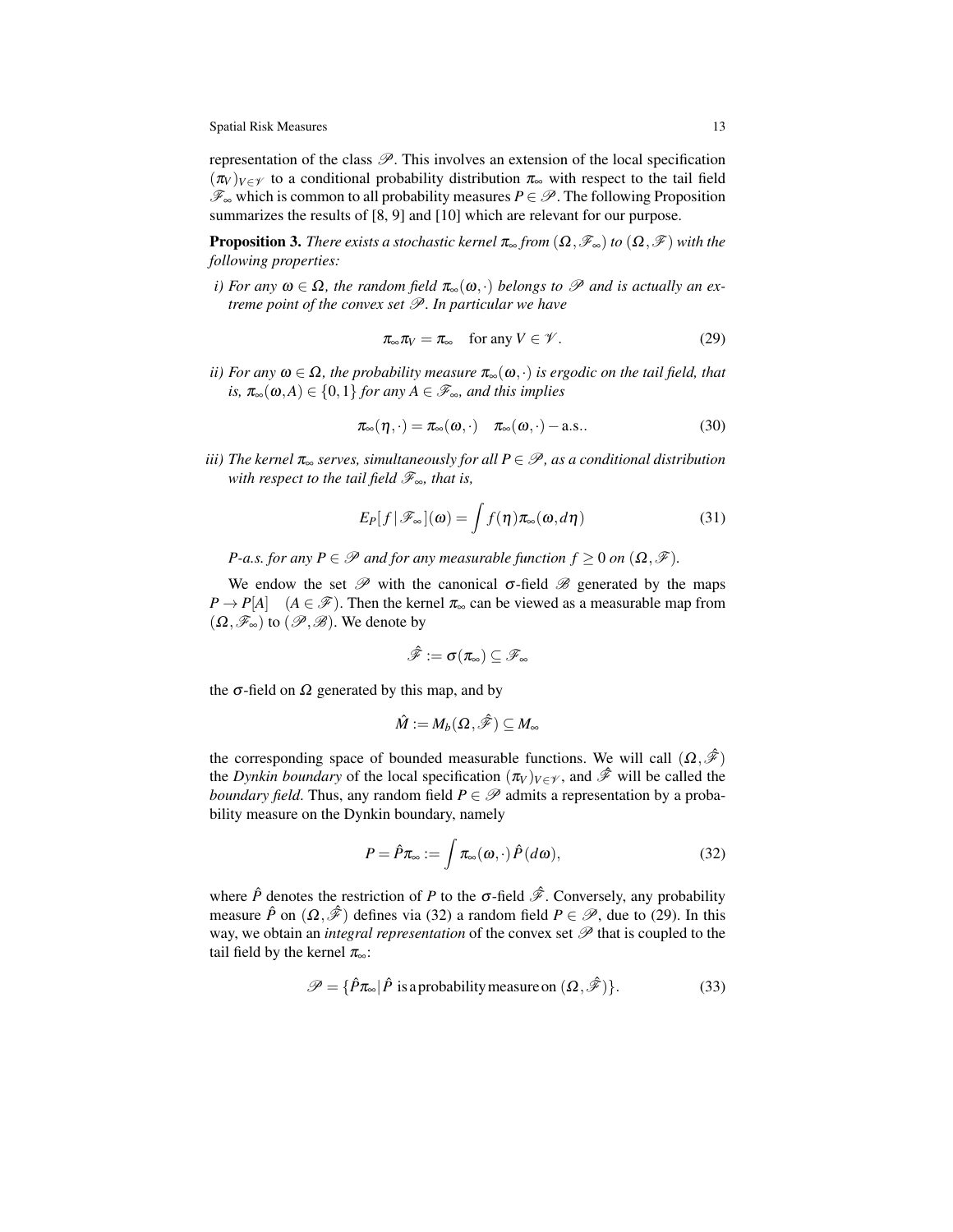In particular, a phase transition  $|\mathcal{P}| > 1$  occurs if and only if the Dynkin boundary is non-trivial in the sense that the kernel  $\pi_{\infty}$  really depends on the tail field, that is, not all measures  $\pi_{\infty}(\omega, \cdot)$  coincide, and so  $\hat{\mathscr{F}}$  does not reduce to the trivial σ-field  $\{\emptyset, \Omega\}.$ 

*Remark 2.* The integral representation (32) shows that the set of extreme points of the convex set  $\mathscr P$  is given by

$$
\mathscr{P}_e:=\{\pi_\infty(\omega,\cdot)|\omega\in\Omega\}.
$$

In particular,  $\mathcal{P}_e$  is a measurable subset of  $\mathcal{P}$ . Denoting by  $\mu_P$  the image of P under the map  $\pi_{\infty} : \Omega \to \mathcal{P}_e$ , the representation (32) takes the form

$$
P = \int_{\mathcal{P}_e} Q \,\mu_P(dQ). \tag{34}
$$

Conversely, any probability measure  $\mu$  on  $\mathcal{P}_e$  defines via (34) a random field  $P \in$  $\mathscr{P}$ , and we have  $\mu = \mu_P$ . Thus we obtain a Choquet type integral representation of the convex set  $\mathscr{P}$ , that is, any  $P \in \mathscr{P}$  is barycenter of a unique probability measure  $\mu$ <sup>*P*</sup> on the set  $\mathcal{P}_e$  of extreme points; see [8, 9, 10].

Let us now regularize the kernel  $\rho_{\infty}$  by introducing the risk kernel  $\hat{\rho}_{\infty} = \pi_{\infty} \rho_{\infty}$ defined by

$$
\hat{\rho}_{\infty}(\omega, X) = \int \rho_{\infty}(\eta, X) \pi_{\infty}(\omega, d\eta) \tag{35}
$$

for  $\omega \in \Omega$  and  $X \in M$ . In order to describe its properties, we first take a closer look at the functions in the space  $\hat{M}$ .

**Lemma 4.** *For any function*  $X \in M_\infty$  *and any*  $\omega \in \Omega$ *, we have* 

$$
X(\cdot) = \hat{X}(\omega) \quad \pi_{\infty}(\omega, \cdot) - \text{a.s.},\tag{36}
$$

*where*  $\hat{X}$  *denotes the function in*  $\hat{M}$  *defined by* 

$$
\hat{X}(\omega) := \int X(\eta) \pi_{\infty}(\omega, d\eta). \tag{37}
$$

*Moreover, X belongs to*  $\hat{M}$  *if and only if X coincides with*  $\hat{X}$ *.* 

*Proof.* Since  $\pi_{\infty}(\omega, \cdot)$  is 0-1 on the tail field  $\mathscr{F}_{\infty}$ , the function  $X \in M_{\infty}$  is constant  $\pi_{\infty}(\omega, \cdot)$  - a.s., and this implies (36). The function  $\hat{X}$  defined by (37) clearly belongs to  $\hat{M}$ , and so the identity  $\hat{X} = \hat{X}$  yields  $X \in \hat{M}$ . Conversely, assume that  $X \in \hat{M}$ , that is, *X* is  $\hat{\mathscr{F}}$ -measurable. Since  $\hat{\mathscr{F}}$  is generated by the map  $\pi_{\infty} : \Omega \to \mathscr{P}$ , there is a measurable function *f* on  $\mathscr P$  such that  $\hat X(\omega) = f(\pi_\infty(\omega, \cdot))$  for all  $\omega \in \Omega$ . This implies, for any  $\omega \in \Omega$ ,

$$
\hat{X}(\boldsymbol{\omega}) = \int f(\pi_{\infty}(\boldsymbol{\eta},\cdot))\pi(\boldsymbol{\omega},d\boldsymbol{\eta}) = f(\pi_{\infty}(\boldsymbol{\omega},\cdot)) = X(\boldsymbol{\omega}),
$$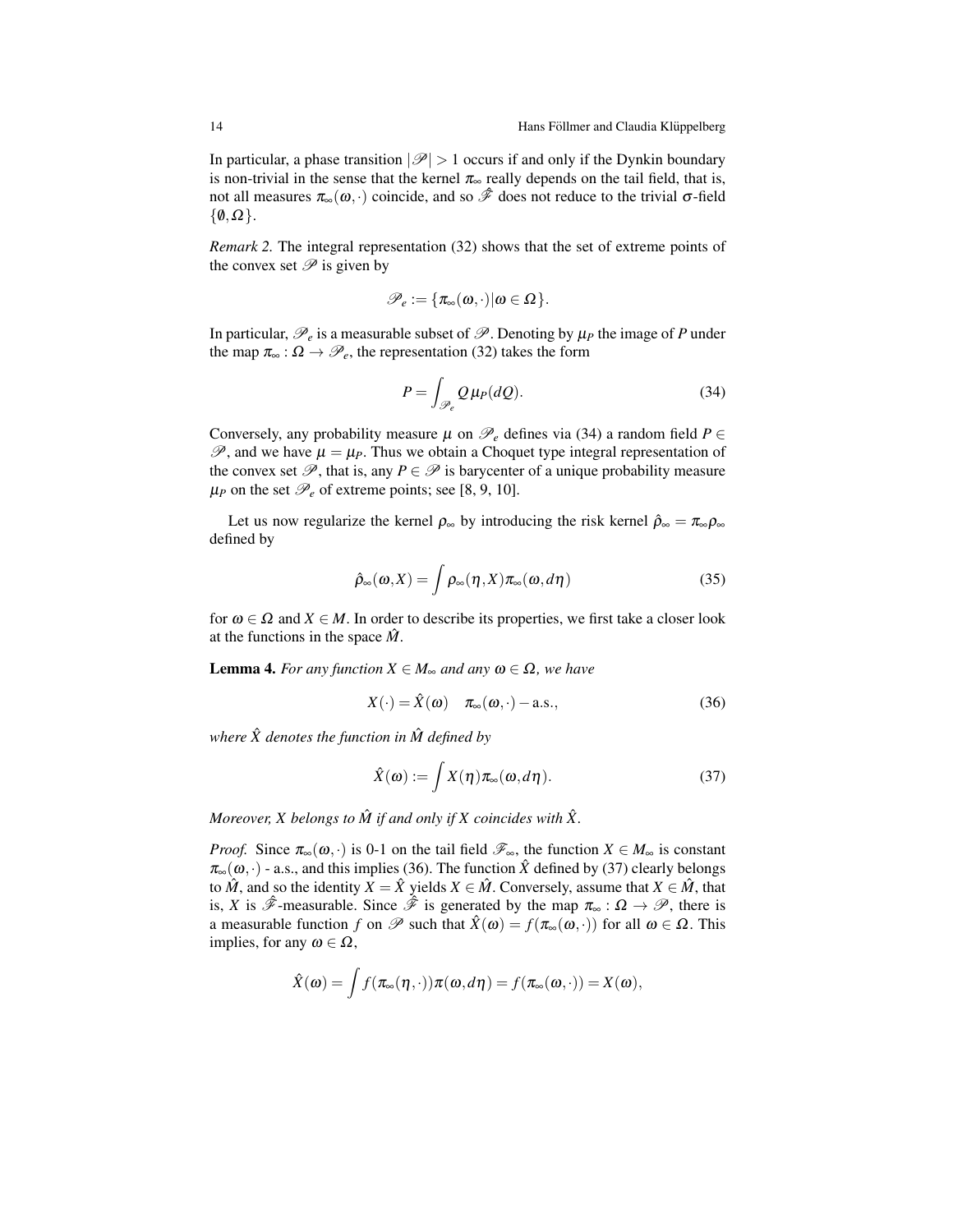since  $\pi_{\infty}(\eta, \cdot) = \pi_{\infty}(\omega, \cdot)$  for  $\pi(\omega, \cdot)$ -almost all  $\eta$ , due to (30).  $\Box$ 

**Proposition 4.**  $\hat{\rho}_{\infty}$  *is a regular convex risk kernel from*  $(\Omega, \hat{\mathcal{F}})$  *to*  $(\Omega, \hat{\mathcal{F}})$ *, and it satisfies the consistency condition*

$$
\hat{\rho}_{\infty}(-\rho_V) = \hat{\rho}_{\infty} \tag{38}
$$

*for any*  $V \in \mathcal{V}$ *. For fixed*  $\omega \in \Omega$ *, we have* 

$$
\hat{\rho}_{\infty}(\omega,\cdot)\ll\pi_{\infty}(\omega,\cdot),\tag{39}
$$

*and the convex risk measure*  $\hat{\rho}_{\infty}(\omega, \cdot)$  *has the Fatou property with respect to the probability measure*  $\pi_{\infty}(\omega, \cdot)$ *.* 

*Proof.* For any  $X \in M$ , the function  $\hat{\rho}_{\infty}(\cdot, X)$  is clearly  $\hat{\mathscr{F}}$ -measurable. For fixed  $\omega \in \Omega$ , the functional  $\hat{\rho}_{\infty}(\omega, \cdot)$  on *M* inherits from  $\rho_{\infty}$  the properties of a convex risk measure and also the consistency condition:

$$
\hat{\rho}_{\infty}(\omega, -\rho_V(X)) = \int \rho_{\infty}(\eta, -\rho_V(X)) \pi_{\infty}(\omega, d\eta)
$$
  
= 
$$
\int \rho_{\infty}(\eta, X) \pi_{\infty}(\omega, d\eta)
$$
  
= 
$$
\hat{\rho}_{\infty}(\omega, X).
$$

Thus,  $\hat{\rho}_{\infty}$  is a convex risk kernel from  $(\Omega, \hat{\mathscr{F}})$  to  $(\Omega, \hat{\mathscr{F}})$  such that  $\hat{\rho}_{\infty}(\omega, \cdot) \in \mathscr{R}$  for any  $\omega \in \Omega$ . To check its regularity, take  $\hat{X} \in \hat{M}$ ,  $X \in M$ , and any bounded measurable function *f* on  $R^2$ . Since  $\rho_{\infty}$  is regular by Lemma 2, and since  $\hat{X}(\eta) = \hat{X}(\omega)$  for  $\pi_{\infty}(\omega, \cdot)$ -almost all  $\eta$  by (36), we obtain

$$
\hat{\rho}_{\infty}(\omega, f(\hat{X}, X)) = \int \rho_{\infty}(\eta, f(\hat{X}, X)) \pi_{\infty}(\omega, d\eta)
$$
  
= 
$$
\int \rho_{\infty}(\eta, f(\hat{X}(\eta), X)) \pi_{\infty}(\omega, d\eta)
$$
  
= 
$$
\int \rho_{\infty}(\eta, f(\hat{X}(\omega), X)) \pi_{\infty}(\omega, d\eta)
$$
  
= 
$$
\hat{\rho}_{\infty}(\omega, f(\hat{X}(\omega), X)).
$$

It remains to verify the Fatou property of  $\hat{\rho}_{\infty}(\omega, \cdot)$  with respect to the measure  $P := \pi_{\infty}(\omega, \cdot)$ . Take any uniformly bounded sequence  $(X_k)_{k=1,2,...}$  in *M* such that *X<sub>k</sub>* converges *P*-a.s. to some *X* ∈ *M*. Since *P* ∈  $\mathcal{P}$ , Proposition 2 implies

$$
\rho_{\infty}(\cdot,X)\leq \liminf_{k\to\infty}\rho_{\infty}(\cdot,X_k)\quad P-\text{a.s.}.
$$

Applying Fatou's lemma, we obtain

$$
\hat{\rho}_{\infty}(\omega,X)=E_P[\rho_{\infty}(\cdot,X)]
$$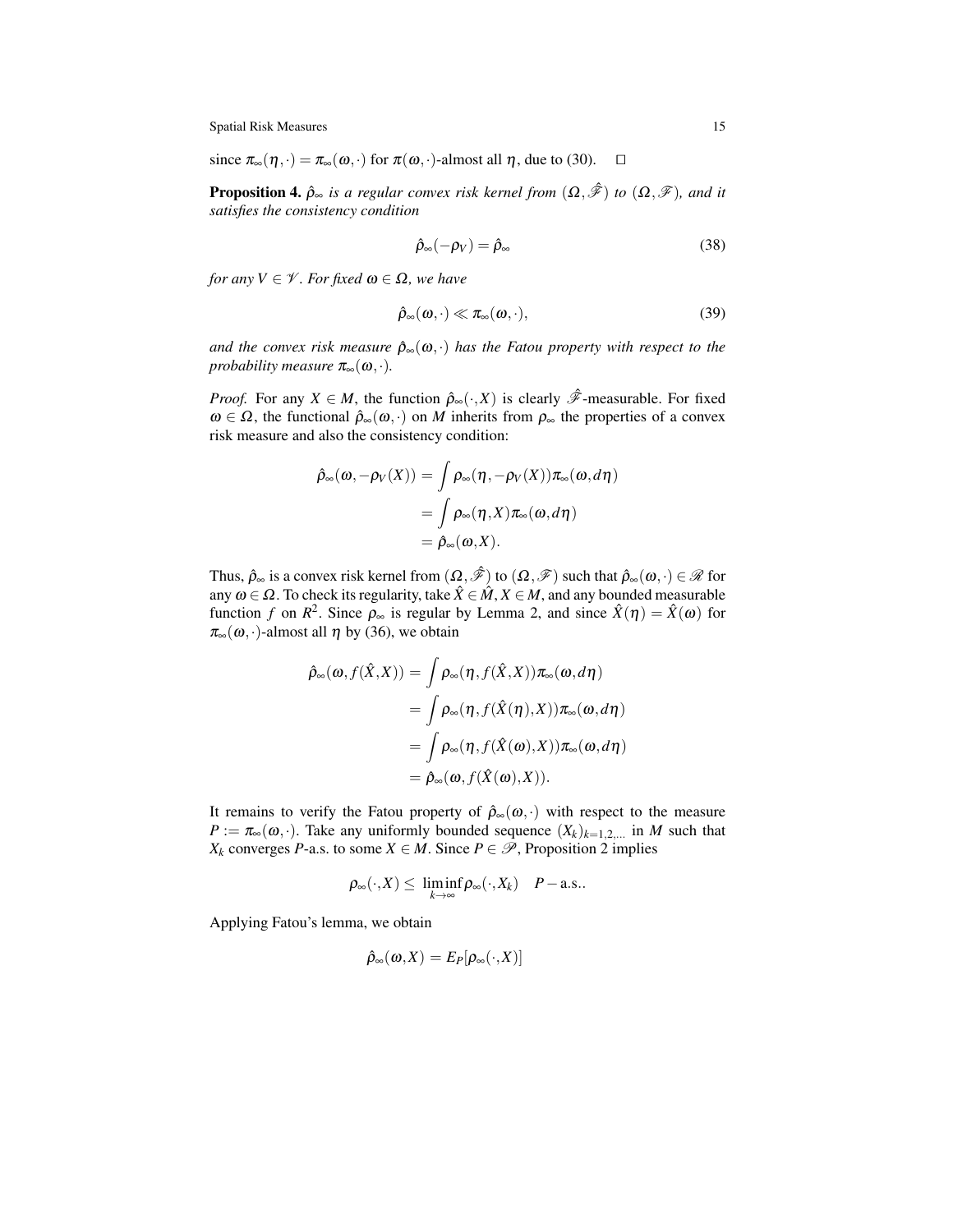16 **Hans Föllmer and Claudia Klüppelberg** Theorem in the Hans Föllmer and Claudia Klüppelberg

$$
\leq E_P[\liminf_{k\to\infty} \rho_\infty(\cdot, X_k)]
$$
  
\n
$$
\leq \liminf_{k\to\infty} E_P[\rho_\infty(\cdot, X_k)]
$$
  
\n
$$
= \liminf_{k\to\infty} \hat{\rho}_\infty(\omega, X_k).
$$

In the special case  $X_k \equiv Y$  we see that  $\hat{\rho}_{\infty}(\omega, X) \leq \hat{\rho}_{\infty}(\omega, Y)$  whenever  $X \leq Y$  $\pi_{\infty}(\omega, \cdot)$ -a.s., and this implies  $\hat{\rho}_{\infty}(\omega, \cdot) \ll \pi_{\infty}(\omega, \cdot)$ .  $\Box$ 

**Definition 8.** Let us say that a monetary risk measure  $\rho$  on *M* has the *Lebesgue property with respect to the class*  $\mathscr P$  if  $\lim_{k\to\infty} \rho(X_k) = \rho(X)$  whenever  $(X_k)_{k=1,2,...}$ is a uniformly bounded sequence in *M* such that

$$
\lim_{k \to \infty} X_k = X \quad \mathscr{P}-\text{almost surely},
$$

that is, the convergence takes place *P*-a.s. for any  $P \in \mathcal{P}$ . We denote by  $\mathcal{R}_L$  the class of all risk measures  $\rho \in \mathcal{R}$  which have the Lebesgue property with respect to  $\mathcal{P}$ .

*Remark 3.* For a monetary risk measure  $\hat{\rho}$  on  $\hat{M}$ , the Lebesgue property with respect to  $\mathscr P$  is equivalent to the Lebesgue property with respect to pointwise convergence, that is,  $\lim_{k \to \infty} \hat{\rho}(\hat{X}_k) = \hat{\rho}(\hat{X})$  whenever  $(\hat{X}_k)_{k=1,2,...}$  is a uniformly bounded sequence in  $\hat{M}$  such that  $\lim_{k \to \infty} \hat{X}_k(\omega) = \hat{X}(\omega)$  for any  $\omega \in \Omega$ . Indeed, if  $\lim_{n\to\infty} \hat{X}_n = \hat{X}$   $\mathscr{P}$ -a.s. then the sequence converges  $\pi_{\infty}(\omega, \cdot)$ -a.s. for each  $\omega \in \Omega$ , and this amounts to pointwise convergence on  $\Omega$ , due to Lemma 4.

The following theorem shows that any risk measure  $\rho \in \mathcal{R}_L$  is uniquely determined by its behavior on the Dynkin boundary, that is, by its restriction  $\hat{\rho}$  to the space  $M$ .

**Theorem 1.** Any risk measure  $\rho \in \mathcal{R}_L$  has the form

$$
\rho = \hat{\rho}(-\hat{\rho}_{\infty}),\tag{40}
$$

*where*  $\hat{\rho}$  *denotes the restriction of*  $\rho$  *to*  $\hat{M}$ *.* 

*Proof.* Take  $\rho \in \mathcal{R}_L$  and any  $X \in M$ . Since  $\rho \in \mathcal{R}$ , we have

$$
\rho(-\rho_n(X))=\rho(X)
$$

for any  $n \ge 1$ . The sequence  $(\rho_n(X))_{n=1,2,...}$  is uniformly bounded by  $||X||$ , and Proposition 2 shows that

$$
\lim_{n\to\infty}\rho_n(\cdot,X)=\rho_\infty(\cdot,X)\quad \mathscr{P}-\text{almost surely}.
$$

Now note that, for any  $\omega \in \Omega$ , the equality

$$
\rho_\infty(\cdot,X)=\int \rho_\infty(\eta,X)\pi_\infty(\omega,d\eta)=\hat\rho_\infty(\omega,X)=\hat\rho_\infty(\cdot,X)
$$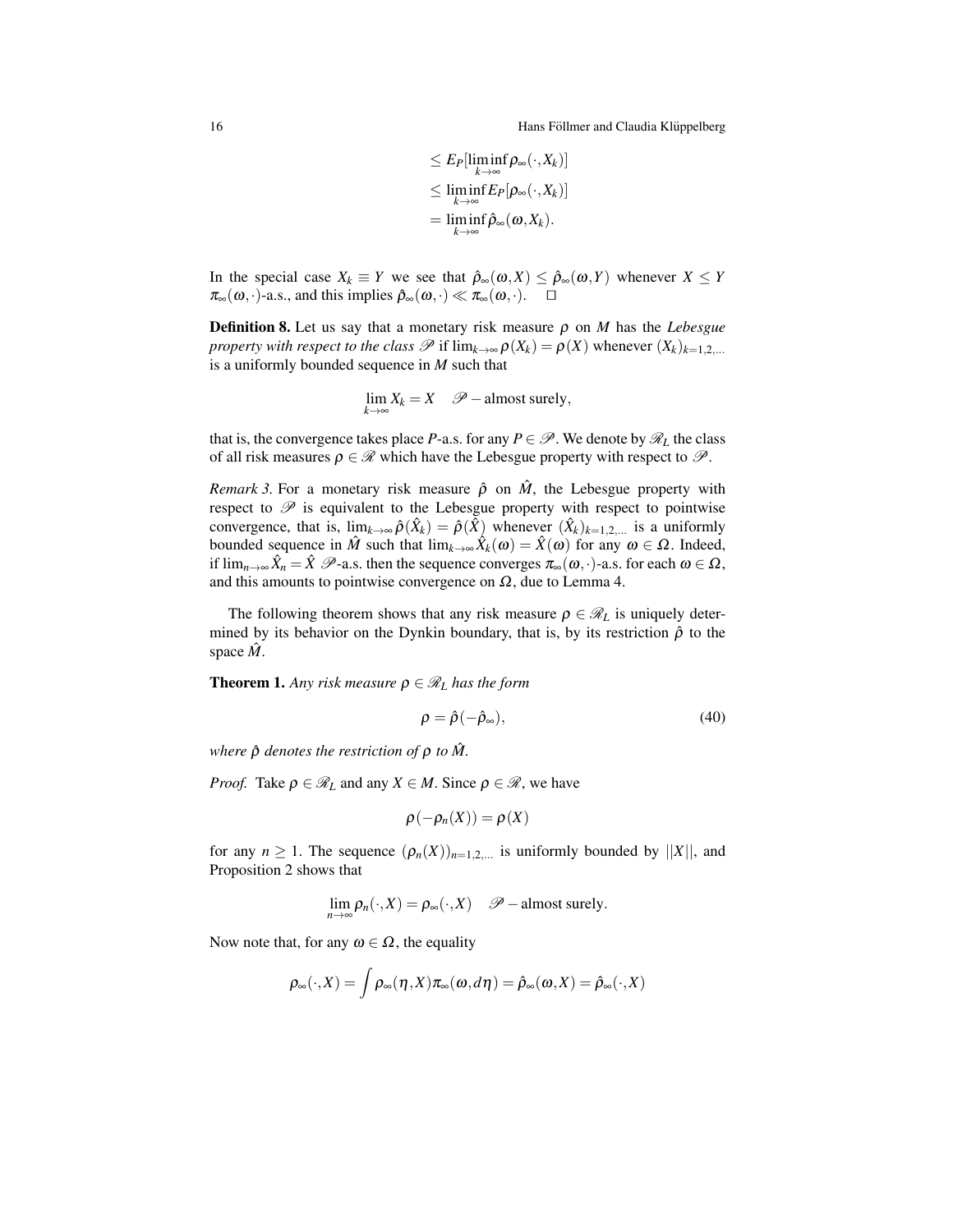holds  $\pi_{\infty}(\omega, \cdot)$ -almost surely, due to Lemma 4. In view of the integral representation (32), this implies  $\rho_{\infty}(\cdot, X) = \hat{\rho}_{\infty}(\cdot, X)$  *P*-a.s. for any  $P \in \mathcal{P}$ , and so we get

$$
\lim_{n\to\infty}\rho_n(\cdot,X)=\hat{\rho}_\infty(\cdot,X)\quad \mathscr{P}-\text{almost surely}.
$$

Applying the Lebesgue property of  $\rho$  with respect to  $\mathcal{P}$ , we obtain

$$
\rho(X) = \lim_{n \to \infty} \rho(-\rho_n(\cdot, X)) = \rho(-\hat{\rho}_{\infty}(\cdot, X)) = \hat{\rho}(-\hat{\rho}_{\infty}(\cdot, X)),
$$

and this proves the representation (40).  $\Box$ 

*Remark 4.* If a risk measure  $\rho \in \mathcal{R}$  has the Fatou property with respect to  $\mathcal{P}$  but not the Lebesgue property, then the preceding proof yields the inequality  $\rho \leq \hat{\rho}(-\hat{\rho}_{\infty})$ *.* 

Now suppose that the risk kernel  $\hat{\rho}_{\infty}$  is such that each risk measure  $\hat{\rho}_{\infty}(\omega, \cdot)$  has not only the Fatou property but also the Lebesgue property with respect to the measure  $\pi_{\infty}(\omega, \cdot)$ ; this condition is clearly satisfied in the entropic case of Remark 1. In such a situation we have  $\mathcal{R}_L \neq \emptyset$ , and there is a one-to-one correspondence between the class  $\mathcal{R}_L$  and the class  $\hat{\mathcal{R}}_L$  of all convex risk measures  $\hat{\rho}$  on  $\hat{M}$  that have the Lebesgue property with respect to pointwise convergence:

**Corollary 1.** *If each risk measure*  $\hat{\rho}_{\infty}(\omega, \cdot)$  *has the Lebesgue property with respect to the measure*  $\pi_{\infty}(\omega, \cdot)$ *, then we have* 

$$
\mathscr{R}_L = \{ \rho(-\hat{\rho}_\infty) | \hat{\rho} \in \hat{\mathscr{R}}_L \},\tag{41}
$$

*and in particular*  $\mathcal{R}_L \neq \emptyset$ *.* 

*Proof.* The inclusion "⊆" follows from the preceding theorem. Conversely, if  $\hat{\rho} \in$  $\hat{\mathcal{R}}_L$  then  $\rho := \hat{\rho}(-\hat{\rho}_{\infty})$  clearly defines a convex risk measure on *M* which belongs to the class  $\mathscr R$ . To see that  $\rho$  has the Lebesgue property with respect to  $\mathscr P$  and thus belongs to  $\mathcal{R}_L$ , take a uniformly bounded sequence  $(X_n)$  in *M* such that  $X_n \to X$ *P*-a.s.. In particular, the convergence holds  $π_∞(ω, ·)$ -a.s. for any  $ω ∈ Ω$ , and this implies  $\lim_{n\to\infty} \hat{\rho}_{\infty}(\omega, X_n) = \hat{\rho}_{\infty}(\omega, X)$ . Thus we have pointwise convergence of the uniformly bounded sequence  $(\hat{\rho}_{\infty}(\cdot, X_n))_{n=1,2,...}$  in  $\hat{M}$ . Since  $\hat{\rho}$  belongs to  $\hat{\mathcal{R}}_L$ , we get

$$
\lim_{n\to\infty}\rho(X_n)=\lim_{n\to\infty}\hat{\rho}(-\hat{\rho}_{\infty}(\cdot,X_n))=\hat{\rho}(-\hat{\rho}_{\infty}(\cdot,X))=\rho(X).
$$

This proves the converse inclusion "2". In particular we have  $\mathcal{R}_L \neq \mathbf{0}$ , since  $\hat{\mathcal{R}}_L \neq \mathbf{0}$ . Indeed, any probability measure  $\hat{P}$  on the Dynkin boundary induces via

$$
\hat{\rho}(X) = \int (-X)d\hat{P}
$$
\n(42)

a convex risk measures  $\hat{\rho} \in \hat{\mathcal{R}}_L$ . *<sup>L</sup>*. -.

**Corollary 2.** A risk measure  $\rho \in \mathcal{R}_L$  is uniquely determined by the local speci*fication*  $(\rho_V)_{V \in \mathcal{V}}$  *if and only if the local specification*  $(\pi_V)_{V \in \mathcal{V}}$  *admits no phase transition, i.e.,*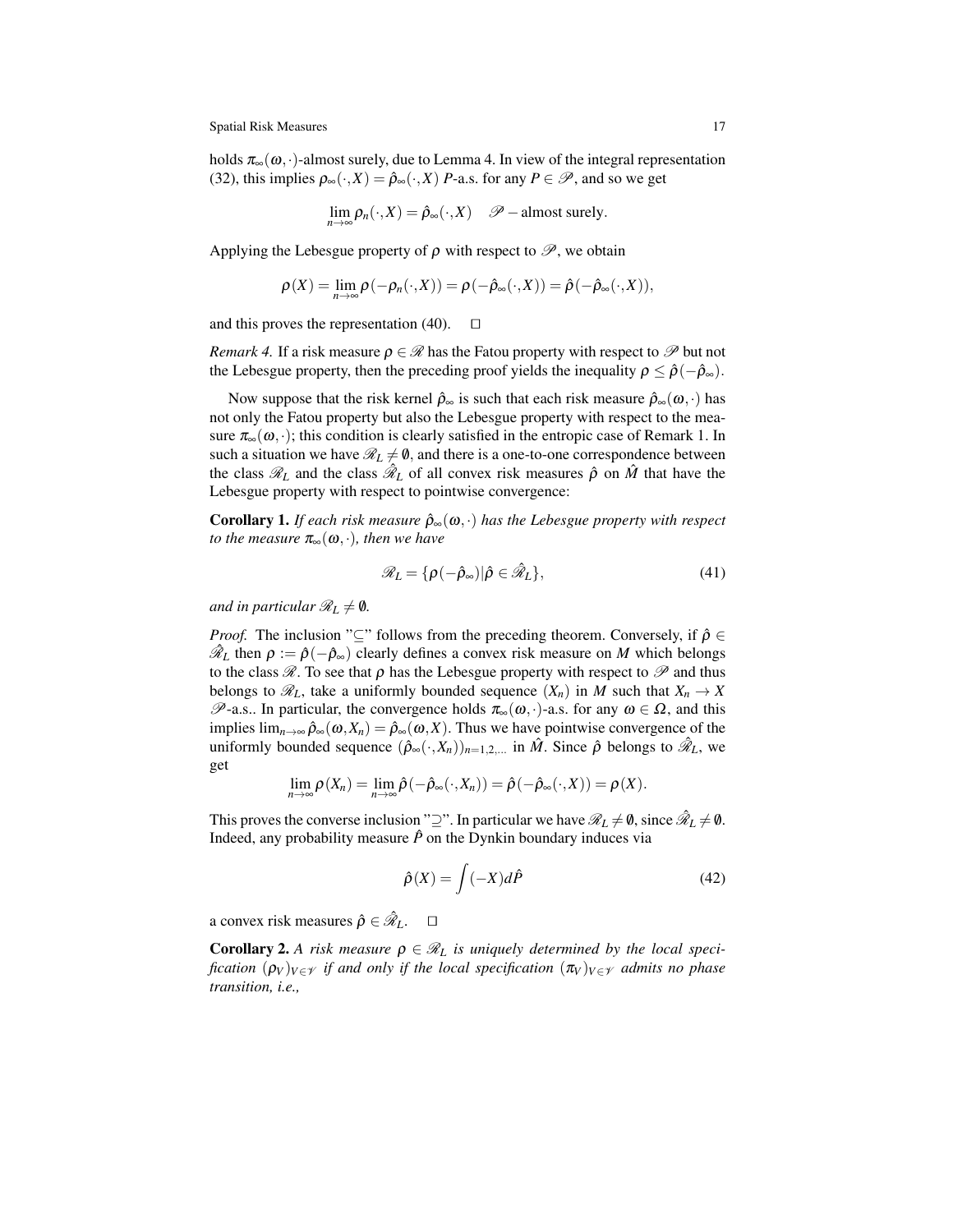18 **Hans Föllmer and Claudia Klüppelberg** ¨

$$
|\mathcal{R}_L| = 1 \iff |\mathcal{P}| = 1. \tag{43}
$$

*Proof.* If  $|\mathscr{P}| = 1$  then  $\hat{\mathscr{F}}$  is trivial,  $\hat{M}$  can be identified with  $R^1$ , and there is only one monetary risk measure on  $\hat{M}$  given by  $\hat{\rho}(m) = -m$ . Thus (41) implies  $|\mathscr{R}_L|$ 1. Conversely, if  $|\mathscr{P}| > 1$  then we can choose  $\omega_1, \omega_2 \in \Omega$  such that  $\pi_{\infty}(\omega_1, \cdot) \neq$  $\pi_{\infty}(\omega_2,\cdot)$ . Taking

$$
A=\{\omega\in\Omega\,|\,\pi_\infty(\omega_1,\cdot)=\pi_\infty(\omega_2,\cdot)\}\in\hat{\mathscr{F}},
$$

we obtain  $\pi_{\infty}(\omega_1, A) = 1$  und  $\pi_{\infty}(\omega_2, A) = 0$  due to (30). But  $\hat{\rho}_{\infty}(\omega_i, \cdot) \ll \pi_{\infty}(\omega_i, \cdot)$ for  $i = 1,2$  by Proposition 4, and so we get  $\hat{\rho}_{\infty}(\omega_1, -I_A) = 1$  and  $\hat{\rho}_{\infty}(\omega_2, -I_A) = 0$ . This shows that the two risk measures  $\hat{\rho}_i := \hat{\rho}_i(\omega, \cdot) \in \mathcal{R}_L$  do not coincide, and so we have  $|\mathcal{R}_L| > 1$ .  $\Box$ 

The absence of a phase transition at the underlying probabilistic level implies  $|\mathscr{R}_L| = 1$ , but not  $|\mathscr{R}| = 1$ , as illustrated by the following remark on the entropic case.

*Remark 5.* Let us return to the special case of local law invariance in Remark 1, where the local risk measures  $\rho_V(\omega, \cdot)$  are of the entropic form (19) with some parameter  $β<sub>∞</sub>(ω)$  which depends on the tail field  $\mathscr{F}<sub>∞</sub>$ . For fixed  $ω ∈ Ω$ , the measure  $\pi_{\infty}(\omega,\cdot)$  is ergodic on  $\mathscr{F}_{\infty}$ , and so we have

$$
\beta_{\infty}(\eta) = \hat{\beta}(\omega) := \int \beta_{\infty}(\zeta) \pi_{\infty}(\omega, d\zeta)
$$

for  $\pi_{\infty}(\omega,\cdot)$ -almost all  $\eta \in \Omega$ . Thus the risk kernel  $\hat{\rho}_{\infty} = \pi_{\infty} \rho_{\infty}$  in (35) takes the form

$$
\hat{\rho}_{\infty}(\omega, X) = \frac{1}{\hat{\beta}(\omega)} \log \int e^{-\hat{\beta}(\omega)X(\eta)} \pi_{\infty}(\omega, d\eta).
$$
 (44)

Clearly, the convex risk measure  $\hat{\rho}_{\infty}(\omega, \cdot)$  has not only the Fatou property but also the Lebesgue property with respect to the probability measure  $\pi_{\infty}(\omega, \cdot)$ . Thus we can apply Corollary 1 and Corollory 2.

In the absence of a phase transition we have  $\mathcal{P} = \{P\}$  for a single random field *P*. In this case, the  $\hat{\mathcal{F}}$ -measurable function  $\hat{\beta}$  reduces to the constant

$$
\beta := \int \beta_{\infty}(\omega) P(d\omega) \in [0,\infty),
$$

and the unique risk measure  $\rho$  in  $\mathcal{R}_L$  is given by the entropic risk measure (5) with respect to *P* and *β*. In particular we obtain  $ρ(X) = E<sub>P</sub>[-X]$  for any function  $X \in M_\infty$ , since  $X(\cdot) = E_P[X]$  *P*-almost surely, due to the ergodicity of *P* on  $\mathscr{F}_{\infty}$ . On the other hand, the convex risk measures  $\rho_{\infty}(\omega, \cdot)$  in (21) all belong to  $\mathcal R$  due to (22), and they are different from  $\rho$  since regularity of the kernel  $\rho_{\infty}$  implies  $\rho_{\infty}(\omega, X) = -X(\omega)$ for any  $X \in M_{\infty}$ .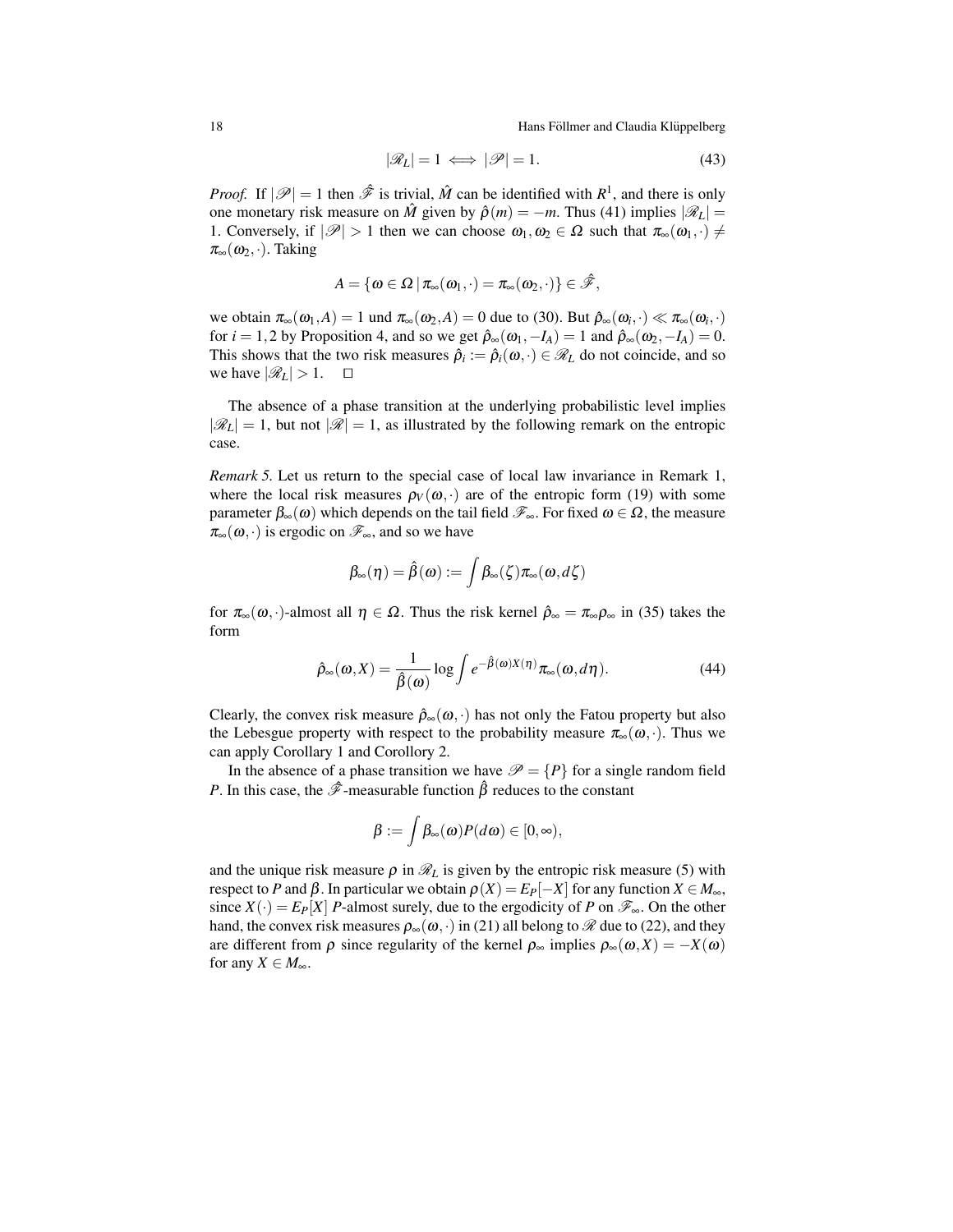#### Acknowledgement

We began to look at spatial risk measures while the first author was visiting the Departments of Mathematics of LMU and TU in München. Special thanks are due to Codina Cotar who participated in these initial discussions. Further results were obtained while the first author was visiting the FIM at ETH Zürich, the Hausdorff Institute of Mathematics at the University of Bonn. and the Department of Mathematics of the National University of Singapore. The support of these institutions is gratefully acknowledged.

### References

- 1. Adrian,T. and Brunnermeier, M. K., CoVaR. Preprint Federal Reserve and Princeton University (2011)
- 2. Artzner, P., Delbaen, F., Eber, J.-M., and Heath, D., Coherent measures of risk. *Mathematical Finance* 9, 203 - 228 (1999)
- 3. Acciaio, B. and Penner, I., Dynamic risk measures. In: G. Di Nunno and B. Oksendal (Eds.) *Advanced Mathematical Methods for Finance*, 1-34, Springer (2011)
- 4. Bion-Nadal, J., Dynamic risk measures: time-consistency and risk measures from BMO martingales. *Finance & Stochastics* 12(2), 219-244 (2008)
- 5. Delbaen, F., Differentiability properties of utility functions. In: Delbaen, F., Rasonyi, M. and ´ Stricker, C. (Eds.) *Optimality and Risk - Modern Trends in Mathematical Finance*, 39-48. Springer, Berlin (2009)
- 6. Dobrushin, R. L.: Description of a random field by means of conditional probabilities and conditions of its regularity, *Theor. Probability Appl.* 13, 197 - 224 (1968)
- 7. Detlefsen, K. and Scandolo, G., Conditional and dynamic convex risk measures, *Finance & Stochastics* 9(4), 539 - 561 (2005)
- 8. Dynkin, E. B., Integral representation of excessive measures and excessive functions. *Russ. Math. Surveys* 27, 43 - 84 (1972)
- 9. Dynkin, E. B., Entrance and exit spaces for a Markov process. Actes Congrès. Intern. Math. 2, 507 - 512 (1971)
- 10. Föllmer, H., *Phase Transition and Martin Boundary*, Séminaire de Probabilités (Strasbourg) 9, 305 - 317 (1975)
- 11. Follmer, H., Spatial risk measures and their local specification: The locally law-invariant case, ¨ *Statistics & Risk Modeling* 31 (1), 79 - 101, (2014)
- 12. Föllmer, H. and Knispel, Th., Convex risk measures: Basic facts, law-invariance and beyond, asymptotics for large portfolios. In: L.C. MacLean and W.T. Ziemba (Eds) *Handbook of the Fundamentals of Financial Decision Making, Part II*, 507 - 554, World Scientific (2013)
- 13. Föllmer, H. and Penner, I., Convex risk measures and the dynamics of their penalty functions, *Statistics & Decisions* 24 (1), 61-96, (2006)
- 14. Follmer, H. and Penner, I., Consistent risk measures and a non-linear extension of backwards ¨ martingale convergence, Preprint (2014)
- 15. Föllmer, H. and Schied, A., *Stochastic Finance–An Introduction in Discrete Time*, 3rd edition, Graduate Textbook Series, Walter de Gruyter & Co., Berlin, (2011)
- 16. Föllmer, H. and Schied, A., Convex measures of risk and trading constraints, *Finance and Stochastics* 6(4), 429 - 447 (2002)
- 17. Frittelli, M. and Rosazza Gianin, E., Putting order in risk measures, *Journal of Banking and Finance* 26, 1473 - 1486 (2002)
- 18. Georgii, H.-O., *Gibbs Measures and Phase Transitions*, 2nd ext. edition, De Gruyter Studies in Mathematics 9 (2011)